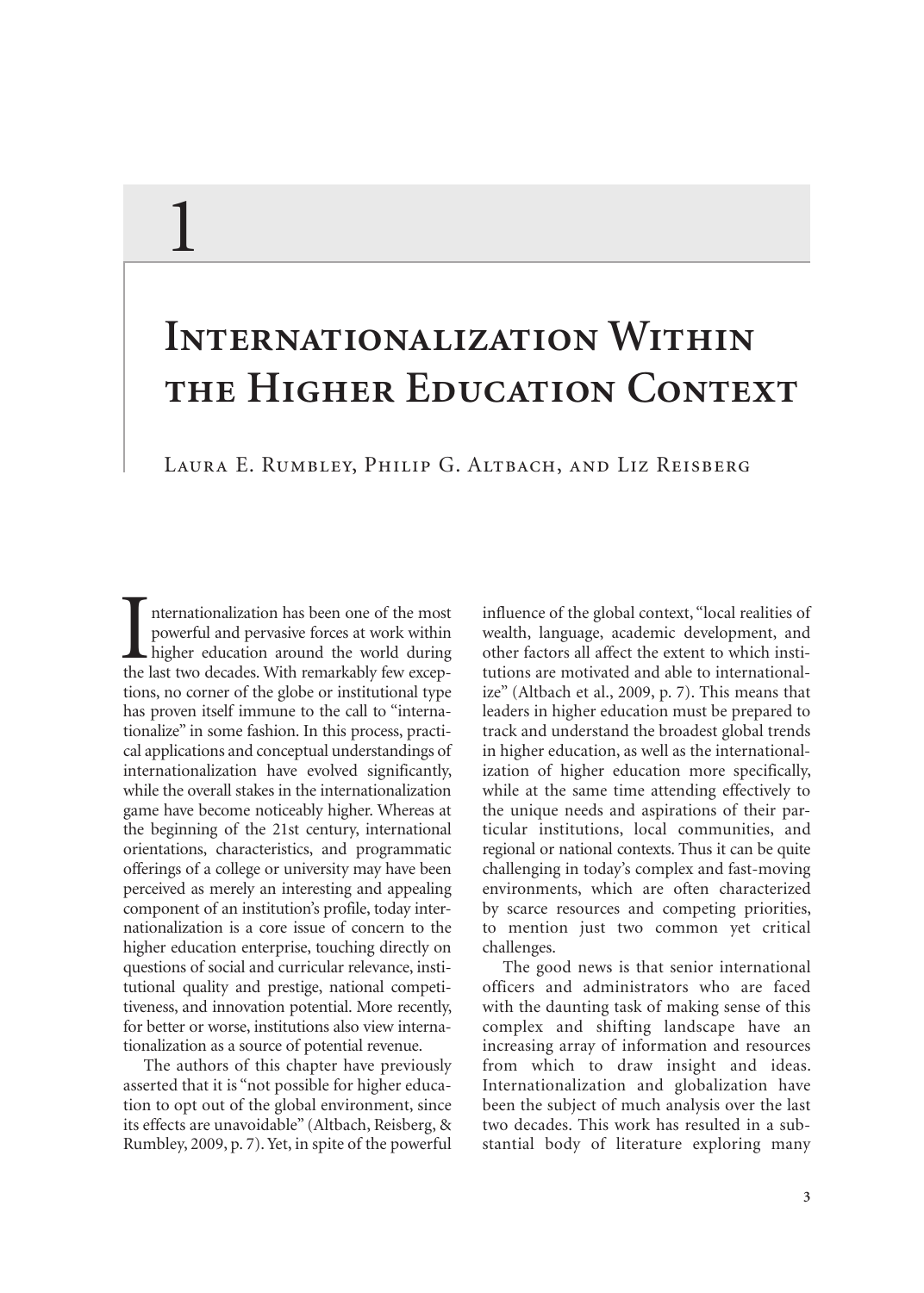facets of these phenomena within the context of higher education. There has also been a great deal of focus on translating theory to practice, with the aim of providing meaningful pathways from the realm of ideas about internationalization to practical implementation, particularly at the institutional level. Indeed, 20 years ago, the AIEA's first *Bridges to the Future* publication (Klasek, 1992) broke important new ground in this area.

Many have since contributed to an evolving set of definitions for globalization and internationalization. For the purposes of this analysis, *globalization* is characterized by "the broad economic, technological, and scientific trends that directly affect higher education and are largely inevitable in the contemporary world" (Altbach, 2006, p. 123). *Internationalization*, meanwhile, is defined as a "process of integrating an international, intercultural, or global dimension in the purpose, functions, or delivery of postsecondary education" (Knight, 2003, p. 2). Understood as both a reaction and a companion trend to globalization, internationalization has long been considered the toolkit of responses available (primarily at institutional and national levels) to address the many and diverse opportunities and imperatives presented by the overwhelming forces of globalization. This chapter addresses the significance of the current shift as internationalization moves beyond the concept of the toolkit. Today, internationalization is considered central to the academic enterprise, particularly in terms of planning for the future by policymakers and institutional leaders (International Association of Universities [IAU], 2010), and the phenomenon stands out clearly as a strategic objective essential to the relevance, dynamism, and sustainability of the world's 21st-century institutions and systems of higher education. What is more, internationalization has emerged as a compelling agent of change in its own right, serving as a potent catalyst for new models for the organization, delivery, and even the stated mission of the higher education enterprise in many different contexts across the globe.

A central goal of this chapter is to put various key aspects of internationalization into a broader context for deeper understanding and more nuanced reflection. In addition to more general considerations, brief overviews of internationalization developments in four major regions of the world—Africa, Asia, Europe, and Latin

America—are also presented in this chapter. These supplements provide insight into how many of the issues touched on in this analysis are playing out in specific regional contexts.

### **Internationalization as a Global Phenomenon**

Eva Egron-Polak, secretary-general of the International Association of Universities (IAU), has said that "even though there is still no such thing as global higher education," internationalization is "creating a sense of 'global' in higher education" (Soilemetzidis, 2011, p. 1). Indeed, one of the most important aspects of internationalization today is that the frame of reference for this phenomenon extends well beyond the local and even the national. This is evident in two very visible ways. First, news about internationalization moves rapidly across borders. Indeed, where there is Internet access, information about developments in the internationalization of higher education in one location seems to be widely and nearly instantly available almost everywhere else. Second, approaches to internationalization in one part of the world are often emulated (or, at the very least, examined and considered for application) in other parts of the world. Specific trends and practices are being duplicated in different regions. For example, the growth in the number of countries working to position themselves as regional higher education/innovation "hubs" (Knight, 2011) may be seen as an embodiment of isomorphic trends in internationalization, as is the spreading interest in stronger regional cooperation and integration. One of the most compelling examples of regionalization in the contemporary era emerged in Europe in the context of the Bologna Process, but regionalization has also been taken up as a serious topic of discussion in Asia (Maslen, 2008) and Latin America (Travers, 2011). The expanding use of English as the primary international language of research, scholarly publication, and (increasingly) teaching (Altbach, 2007; Wächter & Maiworm, 2002, 2008) provides another example of an internationalization trend being tested out broadly across the globe. The IAU has been particularly interested in tracking how internationalization is understood and operationalized around the world, and it has produced three reports that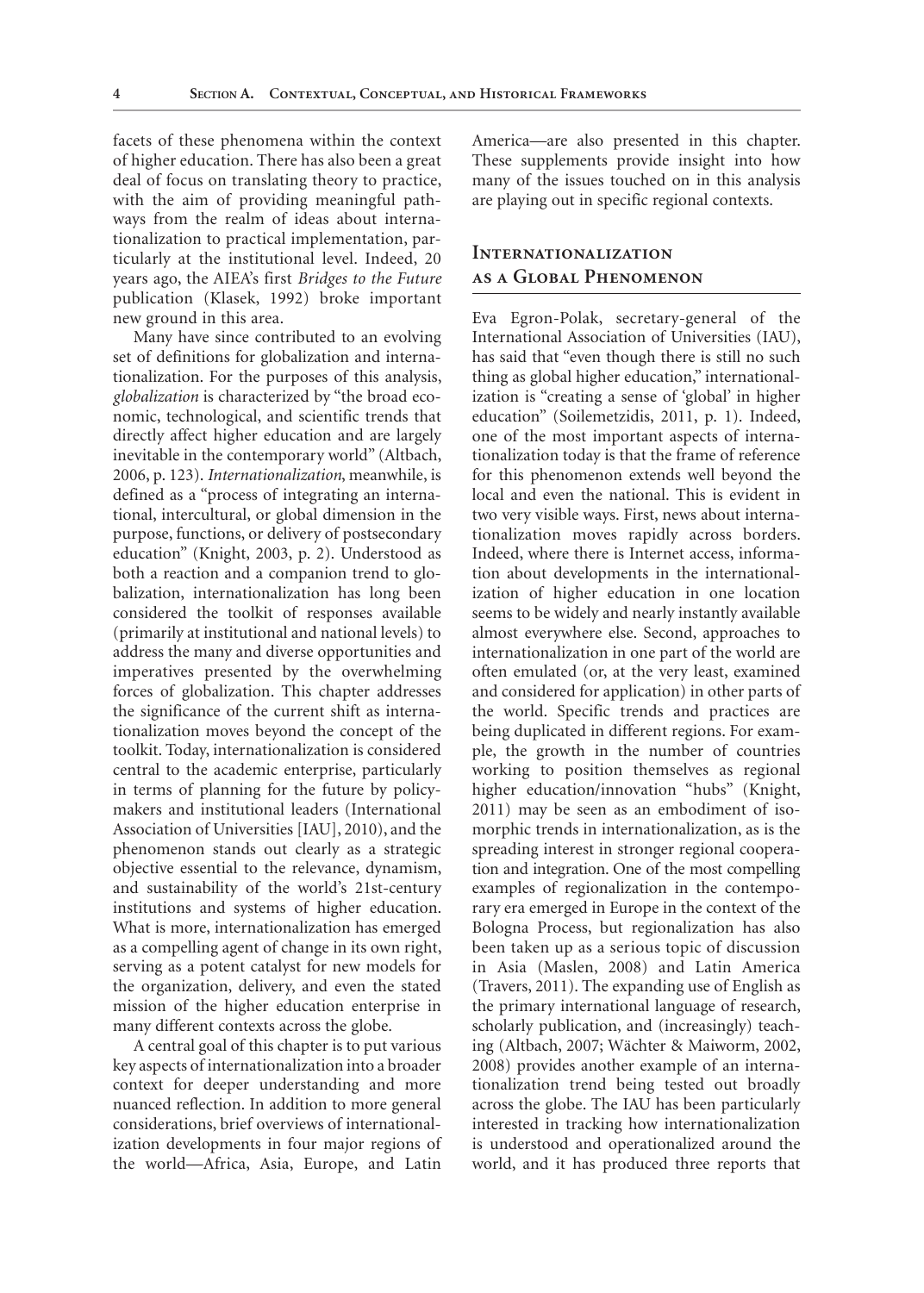endeavor to capture the perspectives of higher education leaders around the world with regard to the phenomenon (IAU, 2003, 2006, 2010).

The proliferation of information can be attributed to advancements in information technologies, but the dramatic upswing in recent years in coverage about international higher education issues is perhaps more important. In 1995, the Boston College Center for International Higher Education (CIHE)launched *International Higher Education.* This quarterly newsletter published in English, Chinese, Spanish, and Russian and distributed internationally both by CIHE and in conjunction with partner organizations in China, Colombia, Germany, and Russia—was an early trendsetter. The CIHE newsletter is now complemented by the center's blog, "The World View," in collaboration with InsideHigherEd.com. Momentum in this area has been promoted by the introduction of other media outlets focused specifically on higher education regionally or worldwide—such as *University World News* and the Academic Cooperation Association's *ACA Newsletter– Education Europe*—as well as the considerable growth in coverage of international issues by longstanding higher education media sources such as the *Chronicle of Higher Education* and *Times Higher Education*. In addition, more mainstream, high-profile, and internationally circulated news sources, such as *The Economist* and *New York Times*, now devote significant space to stories and analysis about international issues in higher education, particularly in regard to the social and economic impact of new trends and models. Book series on international higher education topics—sponsored, for example, by CIHE and the Academic Cooperation Association—also have an important bearing on this trend, along with the significant body of studies and reports produced by such organizations as the International Centre for Higher Education Research Kassel (INCHER-Kassel), based at the University of Kassel in Germany, and the Center for Higher Education Policy Studies (based at the University of Twente in the Netherlands), to name just a very few examples.

Chapter 6 in this volume provides a more extensive treatment of the issue of internationalization resources. Still, it is impossible to overstate the influence of the international orientation of many information resources, as well as the easy access to much greater quantities of information

about higher education around the world, on the way institutional leaders and policymakers understand issues and strategic options in local contexts. Internationalization is truly a global phenomenon.

#### **Ethical Challenges**

The global resonance of internationalization is simultaneously exciting and worrisome. While international engagement—for individuals, institutions, and systems of higher education has the potential to bring with it enormous opportunities and benefits, the global playing field is inherently uneven (Altbach et al., 2009). In this context, well-resourced actors will have more options and opportunities when it comes to how (and to what degree) to internationalize. Fundamental differences in the quality and quantity of internationalization activities and outcomes will result. In short, an increasingly competitive international environment has the potential to generate real winners and losers.

All of this has significant, real-world implications for the educational opportunities of individual students, the orientation and operation of higher education institutions, and even the performance of national economies. For example, smaller, developing economies are particularly vulnerable as they may find it difficult to integrate (and regulate) opportunities offered by foreign providers with greater capital. For-profit providers, in particular, may expand (and sometimes exploit) local opportunities, but not always in line with national priorities or objectives. Indeed, fundamental conflicts may arise in the introduction and development of for-profit higher education activities, which by definition are designed to advance owners' or (in many cases) shareholders' interests above and beyond the interests of other key stakeholders (such as students, professors, or society more broadly speaking). The activities of international student recruiters, agents, and other commercially oriented actors, who may play close to ethical boundaries, are also coming under closer scrutiny in the United States and elsewhere (National Association for College Admission Counseling, 2011).

The commercialization of higher education on a global scale raises many additional ethical questions, which are addressed later in this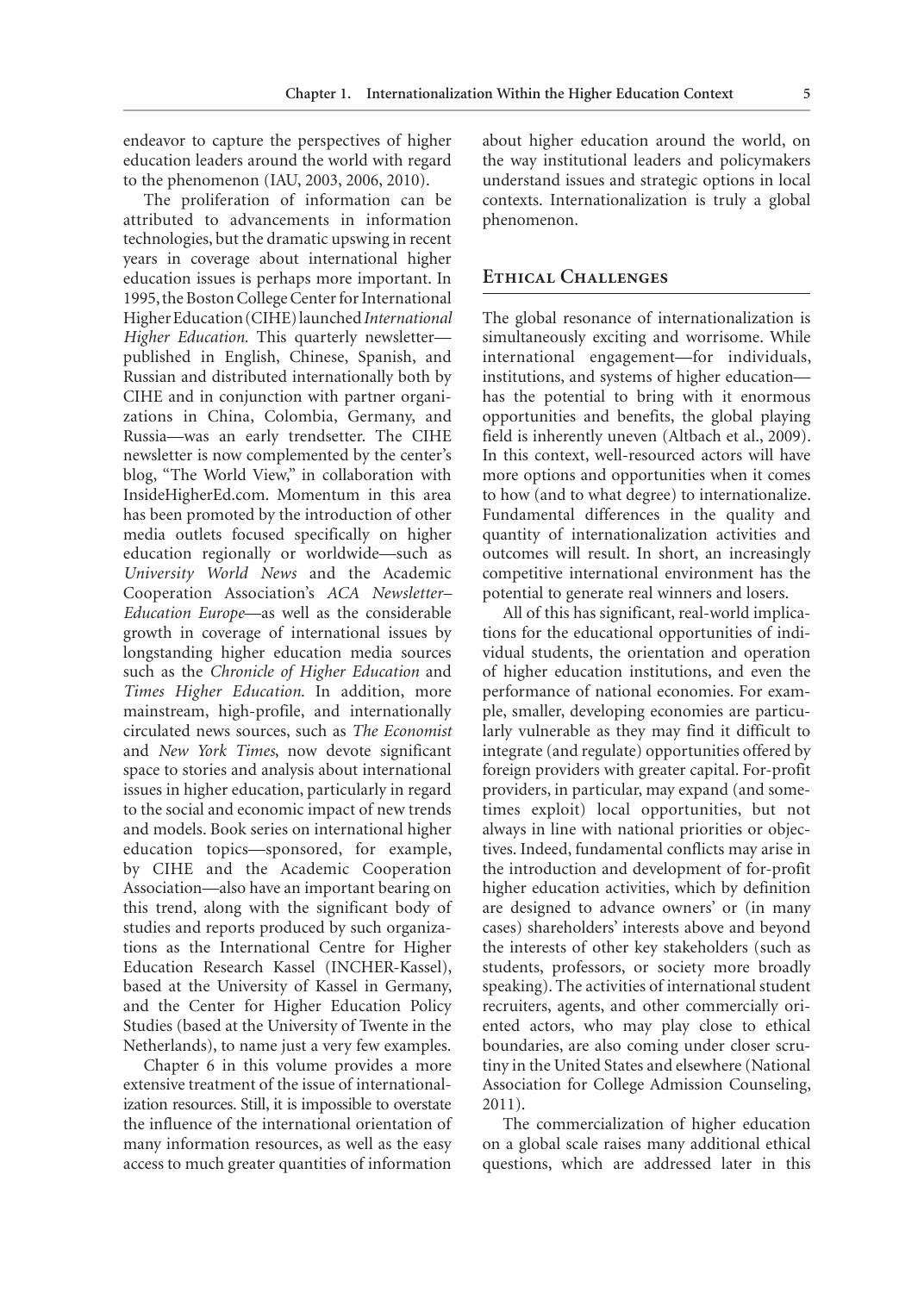chapter, but, fundamentally, if higher education is to contribute to the advancement of the public good—even where many "private good" objectives exist—global activities should be guided by core principles of ethical engagement. At a minimum, ethical internationalization requires a commitment to such fundamental values as transparency, quality in academic programming and support services, academic freedom, fair treatment of partners and stakeholders, respect for local cultures, and thoughtful allocation of resources. These may sound like mere lofty words, but cultural conflicts are difficult to avoid when issues such as academic integrity, institutional accountability, gender roles, and sexual orientation are viewed from different cultural perspectives. International initiatives often confront dilemmas where the values of cultures are incompatible and the line between what is wrong or right and what is the prerogative of culture is not always clear.

Active engagement with internationalization can put decision makers at all levels into challenging situations where critical decisions must be made in complex and changing environments. Thus, a guiding principle should exist to attend appropriately to the opportunities and imperatives to internationalize, with a longterm perspective firmly rooted in considerations of ethics and quality.

# **A Complex and Shifting Landscape**

Internationalization is expressed in many and varied ways. However, an examination of several key aspects of the phenomenon provides a useful framework for understanding its scope and complexity. The central elements in this analysis include:

• The increasing number of internationally mobile students and scholars, moving to and from ever more diverse locations

• The rapid growth in cross-border educational provision

• The push to achieve world-class status

• The interest in producing globally competent graduates capable of understanding and functioning in a complex and interconnected world

• The increasing prevalence of the English language for teaching and research

• The significant emphasis on cooperative networking among higher education institutions and national higher education systems

• The overt efforts by individual institutions and national higher education systems to compete internationally

• The dramatic increase in the commercialization of international education, particularly in terms of the growing opportunities available to for-profit enterprises.

This is by no means an exhaustive list of manifestations of internationalization. However, these selected topics should serve to highlight the multifaceted nature of the phenomenon and its effects at multiple levels (including individuals, institutions, and national and regional systems of higher education) and across many aspects of the higher education enterprise, from mission and management, to teaching and learning, enrollment and staffing, and more.

#### **International Student and Scholar Mobility**

The movement of students, faculty, researchers, and even nonacademic staff is one of the most obvious and important aspects of internationalization today (see Chapters 21 to 23, this volume, for detailed discussion.). Although the international migration of students is not without precedent, the scale of mobility around the world today is greater than ever before. Mobility represents a basic component of internationalization—ostensibly easily documented and understood. However, on closer inspection, international mobility is a remarkably complex phenomenon, particularly when considered at a global level.

International mobility is increasing. The Organization for Economic Cooperation and Development (OECD, 2010) estimates that, as of 2008, there were some 3.3 million internationally mobile students around the world. This figure is up from the estimated figure of 3 million in 2007 and represents an increase of some 85% over the 1.8 million students thought to have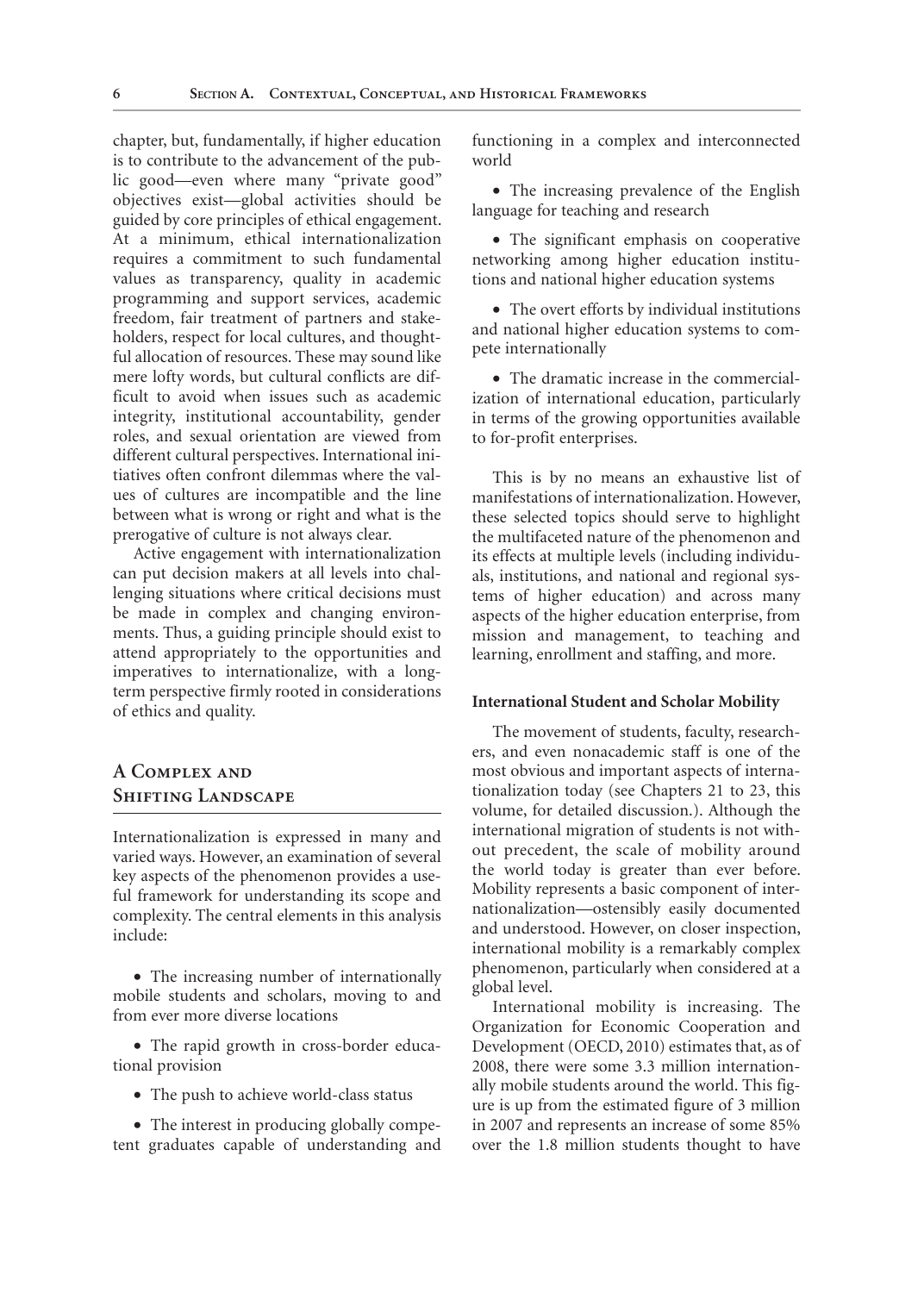been mobile in 2000 (OECD, 2010). There is speculation that this number will grow to at least 5.8 million by the year 2020 (Böhm et al., 2004) and 7.2 million by 2025 (Böhm, Davis, Meares, & Peace, 2002). However, it is extremely difficult to compile accurate data. Around the world, mobile students are defined by different criteria and, as a result, counted inconsistently. In some cases, citizenship is used to assess the international or domestic status of students, while in other instances a student is considered to be international if he or she completed the previous level of schooling in a country other than where the current degree (or credential) is being pursued. In still other cases, students may be counted only if they remain to complete a degree, while elsewhere they may factor into the mobility statistics if they are participating in an exchange program of some duration.

Figures generated by different data collection methods are not only difficult to compare across countries but also potentially misleading. For example, Turkish nationals are estimated to make up about a quarter of the foreign population in Germany. For a variety of reasons, many children born into this 1.7 million-strong group have assumed their parents' nationality, rather

than German citizenship (*Deutsche Welle*, 2009). In this unusual situation, if citizenship is the measure of international student status, it is conceivable that many thousands of individuals would be counted as international students, despite being lifelong residents and having been educated since childhood in Germany. This is a rather unusual example, but it is illustrative of the many inconsistencies that can complicate data comparisons (de Wit, Agarwal, Said, Sehoole, & Sirozi, 2008; Kelo, Teichler, & Wächter, 2006; Teichler, Ferencz, & Wächter, 2011).

The process of gathering credible numbers on outbound students is also difficult. This is more easily achieved for short-term sojourns abroad used toward completion of a degree at the home institution. However, it is largely impossible to track the phenomenon of outgoing degree mobility, whereby students move internationally to complete a full degree, unless the host country carefully documents these individuals as inbound students. Furthermore, in many places the procedures for capturing and recording international mobility are simply not rigorous enough to allow for time series analyses (Teichler et al., 2011).

# BOX 1.1 A View From Africa

*Chika Sehoole* Associate Professor, University of Pretoria (South Africa)

Higher education systems in Africa—as elsewhere—have been directly affected by the rapidly globalizing environment and the resulting growth in internationalization. While internationalization is often considered a recent phenomenon, it is nothing new to parts of the world, such as Africa, that were once colonized. Indeed, the internationalization of African education in general (and higher education in particular) is directly related to the colonial experience on this continent. For example, the first degreeawarding institution in Nigeria was the University of Ibadan, established in 1948 as a University College of London. In the same year, the University of the Gold Coast in Ghana was also founded as a University of College of London, as was the University of Dar es Salaam in Tanzania, opened after independence in 1961. The three countries share a common legacy of British colonization.

Contemporary patterns of international student and staff mobility also reflect Africa's colonial past. Students and staff who go abroad tend to go to institutions and countries with links to the

*(Continued)*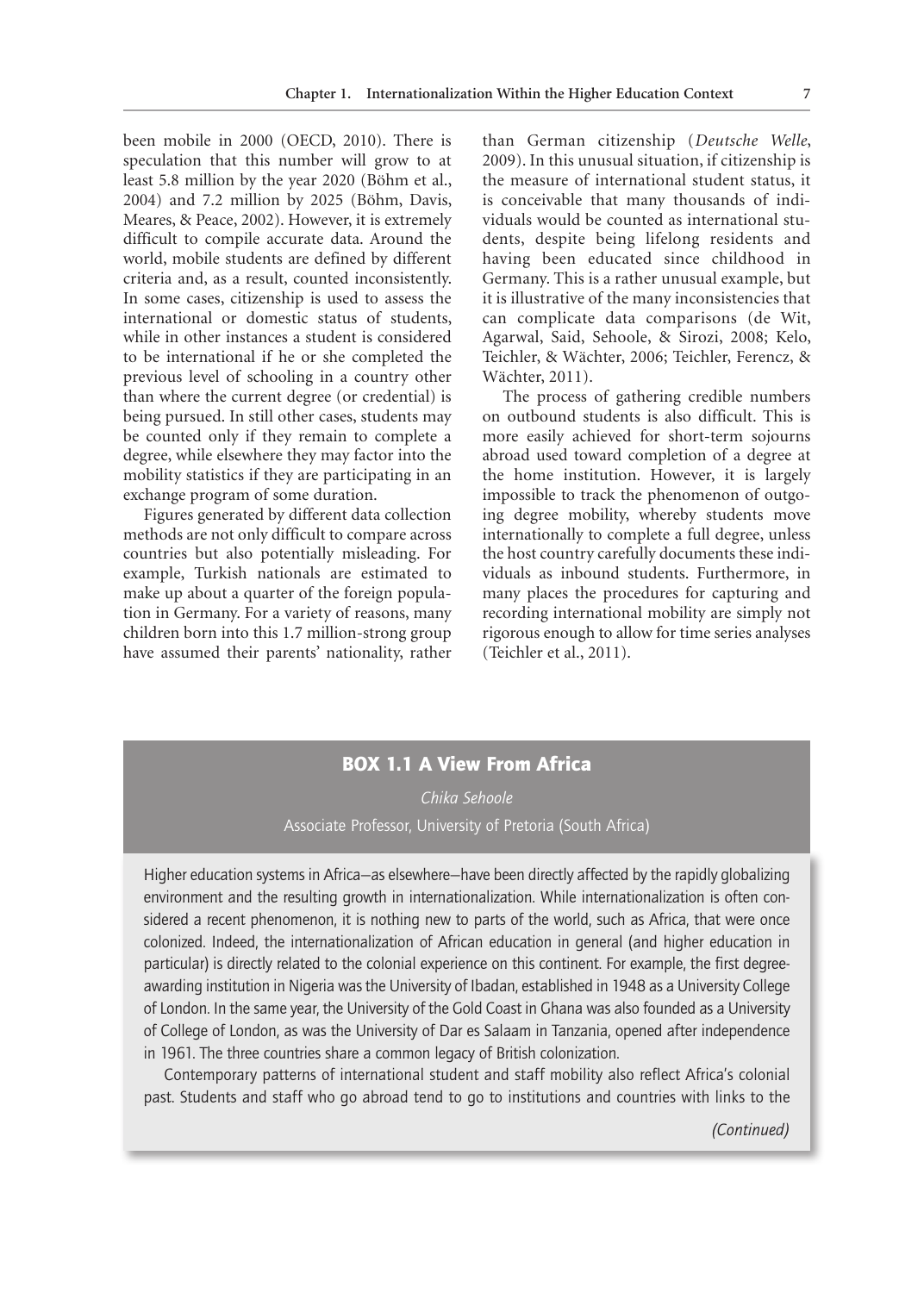#### (Continued)

former colonialists. For this reason, students from Anglophone African countries will often go to study in the United Kingdom, students and staff from Francophone Africa will flow to France, and those from Lusophone countries will gravitate toward Portugal.

Dependence continues to be an endemic feature of African higher education's engagement with the rest of the world, most notably in terms of the continent's widespread reliance on external or foreign assistance. The Partnership for Higher Education in Africa, a consortium of U.S.-based foundations, was a major player in the period 2000 to 2010 supporting internationalization efforts in higher education in countries such as Egypt, Ghana, Tanzania, Kenya, Mozambique, and Nigeria. Foreign embassies and diplomatic missions also serve as agents of internationalization by offering scholarships and study opportunities for Africans abroad. Meanwhile, transnational organizations such as the World Bank and the United Nations have played a major role in higher education in some sub-Saharan countries. Ethiopia, for example, is benefiting from the bank's Development Innovation Fund, which supports international institutional linkages, visiting faculty, new and innovative undergraduate and graduate programs, and short-term staff training overseas.

National governments also play a crucial role in the international activities of African higher education. Ministries of various types—such as foreign affairs and home affairs—have oversight in different countries for a range of responsibilities such as determining national human resource needs; negotiating bilateral agreements that facilitate student, staff, research, and knowledge exchange; and issuing visas and study permits. For example, the Mauritian Ministry of Foreign Affairs negotiates all bilateral cooperation agreements between Mauritius and other countries, including those covering scholarships for Mauritius nationals and branch campuses on its soil. The governments of Egypt, Kenya, South Africa, and Botswana play similar roles for the higher education sector in their countries.

Despite enormous challenges, African institutions of higher education are adopting many of the same internationalization activities employed at institutions across the world, including institutional partnerships; joint research projects; inbound and outbound student, faculty, and staff mobility; the introduction of international dimensions into the curriculum; the establishment of branch campuses; and transnational virtual delivery of higher education. Yet, Africa's place in the global higher education network remains disadvantaged. For example, apart from Egypt and South Africa, the flow of international students is more outbound than inbound for the countries of Africa, and relatively few internationally mobile students and staff return to the continent after completing their studies elsewhere, leading to significant brain drain. The dominance of English as the lingua franca of international communication, research, and business adds another layer of difficulty for many of Africa's non-English speaking countries eager to engage with the global knowledge economy and cutting-edge academic networks. The rapid growth of private higher education in Africa—while clearly meeting some needs for access presents real challenges for quality, a critical issue for international engagement and competitiveness.

In short, providing an accurate global picture of international student mobility is extremely difficult. This is a particular challenge for national and regional policymakers who may wish—as is the case in Europe in the context of the Bologna Process—to articulate clear quantitative goals for mobility as part of larger social,

political, or economic strategies (Leuven/ Louvain-la-Neuve Ministers' Communiqué, 2009).

It is notable that while growth in international student numbers has been robust, it has not quite kept pace with overall increases in higher education enrollment around the world. Over the last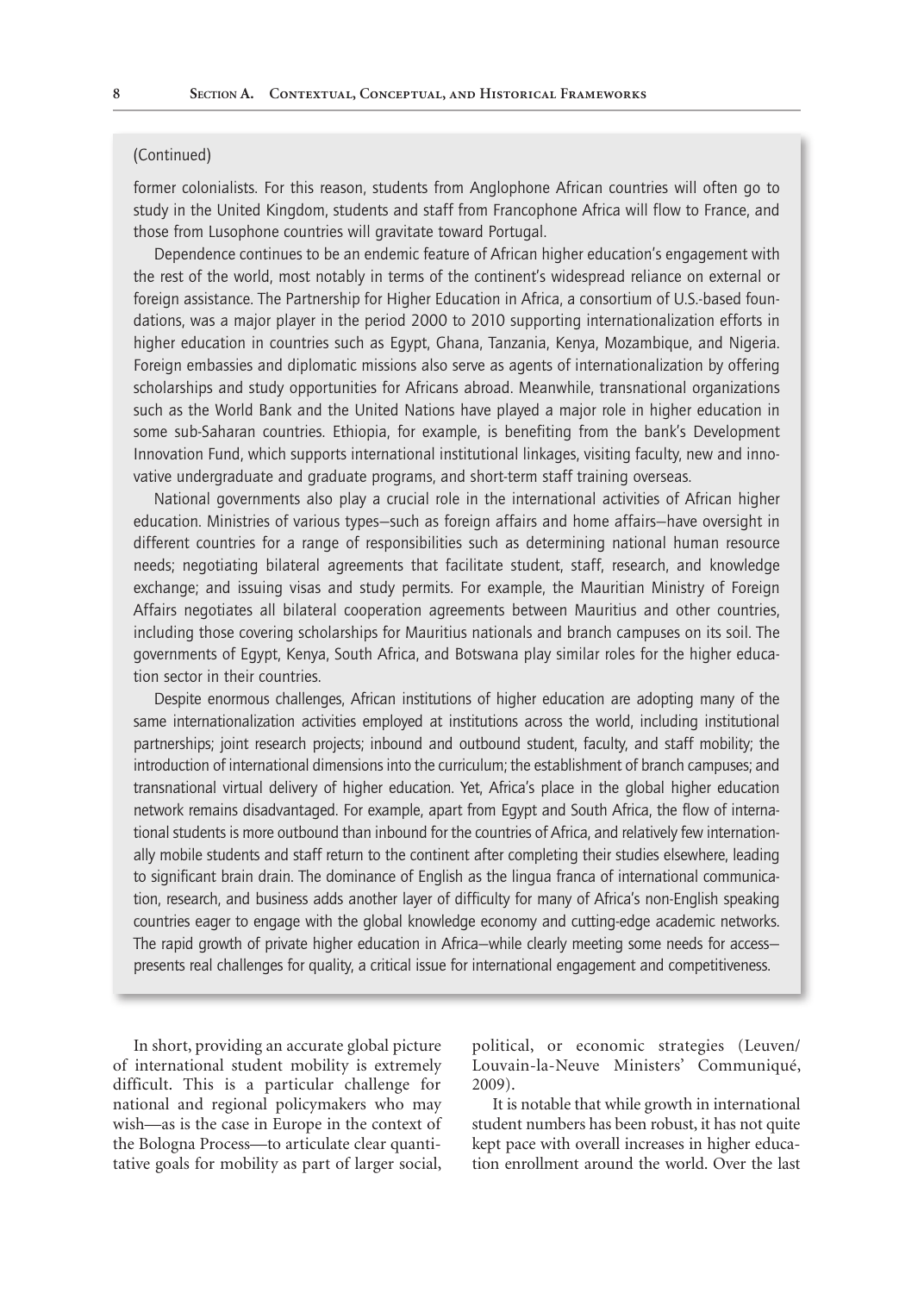35 years, global higher education enrollment is estimated to have risen by more than 400%, whereas the worldwide growth rate in international student mobility has risen somewhat less dramatically by 350% (Bruneforth, 2010). Although the increases in both areas are impressive, they indicate that a smaller percentage of the total enrollment in higher education may be internationally mobile today than was the case 35 years ago. In the absence of reliable data, it is difficult to say conclusively why these trends are not more perfectly aligned. Among the plausible explanations, however, are the efforts in the last couple of decades to expand access to higher education, particularly in developing and middleincome countries. By improving both the quantity and quality of higher education provision at home, some countries are diminishing the influence of one of the fundamental push factors that sends large numbers of students abroad—namely, the inability to find either access to higher education or educational opportunities of sufficiently high quality (de Wit et al., 2008). The dramatic growth in student demand is, among other things, a function of demographics as well as notable increases in secondary school completion rates around the world. These trends show few signs of slowing soon, especially in much of the developing world (Altbach et al., 2009), but it is unclear exactly how these developments will affect international student mobility rates in the future.

Although smaller in scale, measuring and summarizing the movement of scholars, researchers, and staff present even greater challenges (Teichler et al., 2011), since much of this mobility occurs on an ad hoc, short-term basis and is often organized at an individual if not department level. Yet, this kind of activity is understood to be increasingly vital to successful internationalization. Research has indicated that (at least in the U.S. context) faculty members with international experience have a direct and positive effect on student participation in study abroad. In addition, the presence of foreign faculty enhances efforts to infuse curricula and campus life with an international dimension, and domestic faculty with international experience are more likely to "buy in" to initiatives designed to advance campus internationalization (O'Hara, 2009).

The mobility of top international talent is also a major concern of both sending and receiving countries at the highest policy levels (Gibson & McKenzie, 2011; World Economic Forum,

2011). Skilled migration plays out in educational and governmental circles alike. Visa regulations in different countries—including Australia, the Netherlands, the United Kingdom, United States, Saudi Arabia, and others—actively confer privilege on highly educated applicants or those with expertise in key fields connected to innovation and economic growth. There are also formal initiatives in place to attract such talent. The Banting Fellowship program in Canada is one of many examples of national-level efforts to encourage the pursuit and exchange of international talent, as is a Russian "mega-grant" scheme. The Canadian initiative will invest CAD\$45 million over five years to support 70 two-year fellowships—available to Canadians and non-Canadian citizens—whose work should serve to support the country's science and technology strategy. Interestingly, the effort is also specifically designed to foster international connections by allowing up to one quarter of fellowship recipients to take placements at research institutions outside of Canada (Office of the Prime Minister of Canada, 2010). Meanwhile, the Russian Ministry of Education and Science announced in late 2010 the names of 40 winners of awards up to 150 million rubles (or USD\$5.3 million) "to conduct research at a Russian university working with a team comprised of researchers from the host institution." Notably, half of the grant winners were Russian citizens, but just 5 of the 40 award recipients reside in Russia (*ACA Newsletter: Education Europe*, 2010). Talent attraction efforts—or re-attraction, in the case of expatriate scientists and academics—are becoming increasingly common (and high profile) in different parts of the world. China offers another notable example. Of the 1.62 million students who went overseas since 1978, only 497,000 returned, including only 8% of the Chinese who earned PhDs abroad in science and engineering. Having lost so much of its native talent, China is creating new initiatives to cultivate, attract, and repatriate human capital (Wang, 2010). For a more detailed discussion of skilled migration and top talents, see Chapter 23.

Although many of the specifics about international academic mobility dynamics remain to be clarified, it appears certain that the population of internationally mobile students and scholars will continue to grow. That said, this population is likely to exhibit some new characteristics and behaviors. Whereas for decades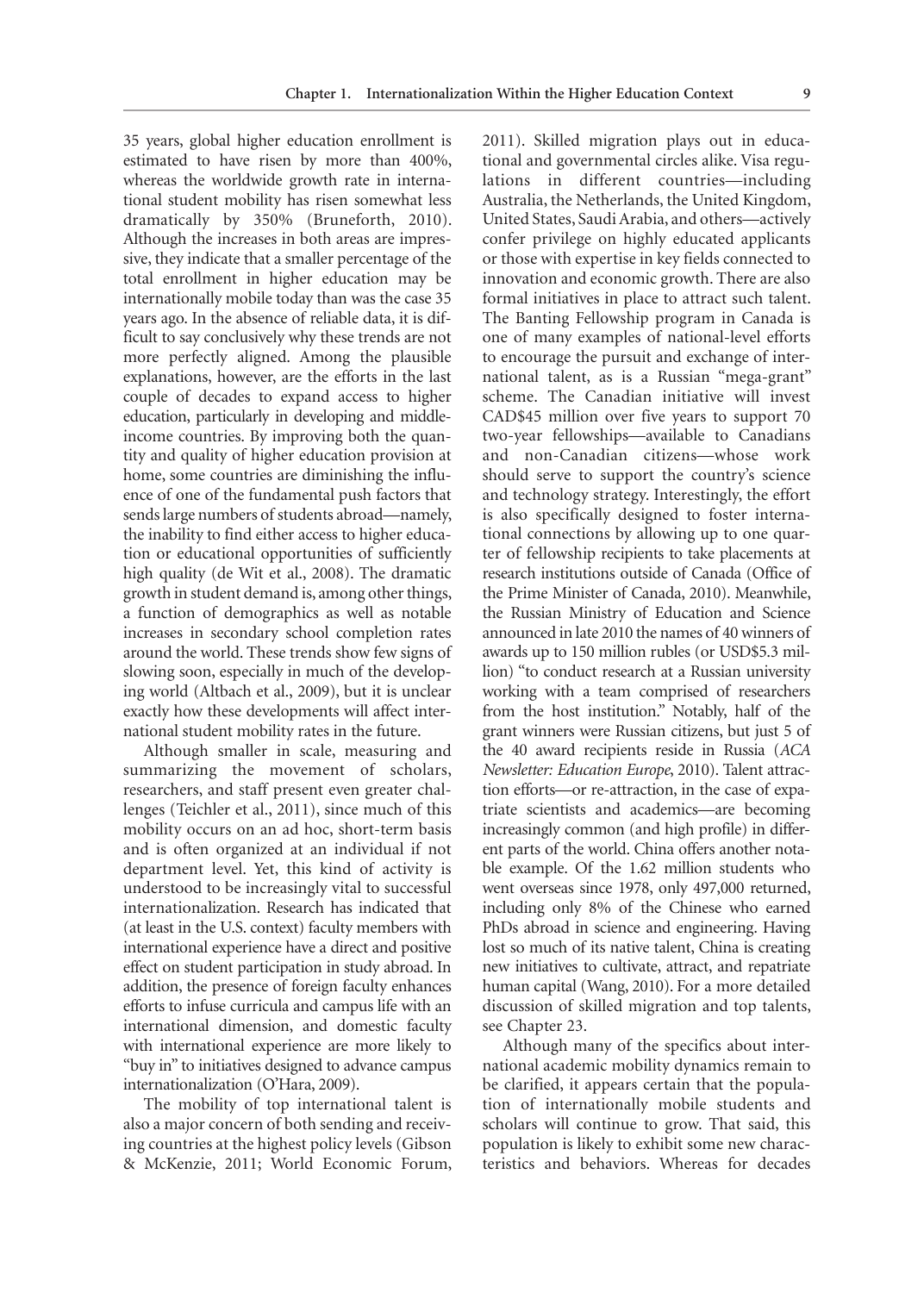students and scholars have moved from the less-developed countries of the global South (particularly in Africa, Asia, and Latin America) to the wealthier and more economically powerful countries and regions of the North (including Australia, Canada, the United States, and Western Europe), new destinations are emerging as viable options for internationally mobile academic talent, with a strong attraction to one's own region for such opportunities. For example, South Africa has become a destination for many sub-Saharan African students on the move. China, too, is beginning to position itself as a key player in Asia, and South Korea is also devoting resources to building up its international attractiveness. The newly established regional hubs for higher education in Singapore and the Middle East (including Education City in Qatar and the Dubai Knowledge Village) also aim to create a profile for themselves within their respective regions, while Egypt stands out as a destination of choice where religion is a key factor in mobility decision-making (de Wit, et al., 2008). Indeed, de Wit et al. (2008) note that "religious factors are becoming increasingly important, not only in higher education student mobility but also in elementary and secondary education" (p. 248).

Of course, the pull of the world's academic powerhouses will no doubt continue to be significant. Indeed, in 2007, North America and Western Europe captured nearly 65% of the world's mobile students. However, this is down from the 2000 figure of about 70%, while Asia's share of the pie, for example, grew from 13% to 18.5% in the 2000 to 2007 period (Altbach et al., 2009). The so-called regionalization of international student mobility (and other manifestations of internationalization)—whereby individuals and institutions look more readily within their own geographic region rather than to traditional destinations or better-known partner countries outside of the immediate region—is an important trend to watch (IAU, 2006, 2010).

International mobility of academic talent is unquestionably an important issue. There is a widely shared belief that international study is, on balance, a good thing, with positive ramifications for individuals and societies aiming to leverage the contributions of a better educated and more globally competent workforce. But real risks and challenges must be considered. For example, students who move internationally, for both short-term credit mobility and full degree programs, are largely self-funded and therefore tend to come from more privileged socioeconomic backgrounds. As a result, the experience is often limited to elite groups and to the retention of privilege (IAU, 2010). If internationalization and student mobility as a key component of the phenomenon—is to adequately reflect other fundamental values of higher education, such as equitable access, then international mobility opportunities need to be made available more broadly to more diverse groups of students. Student organizations in Europe, where student mobility has been a high-profile policy matter for more than two decades, have been particularly vocal in recent years about concerns in this area (European Students' Union, 2008).

Just as international opportunities are unevenly distributed, so too are effects. Although increasingly viewed through the more neutral lens of "brain circulation," the international movement of academic talent can represent a net loss (so-called "brain drain") for some countries (especially the poorest countries across Africa) while escalating the advantages of developed countries. More and better data on student mobility, including analyses of the quality and impact of these experience and their long-term effects for individuals, institutions, and societies are sorely needed. (For a longer discussion on this issue, see Chapter 21, this volume.)

#### **Cross-Border Education**

The movement of people has long characterized the international dimension of higher education but, increasingly, programs and entire institutions are on the move, as are institutional models and approaches to teaching and learning (see Chapters 18 to 20, this volume, for detailed discussion). Cross-border education—also commonly referred to as *transnational* or *borderless* education—takes many different forms, including

fully fledged "sister" institutions of existing universities (such as New York University in Abu Dhabi), branch or satellite campuses of parent institutions . . . , and collaborative arrangements (such as the one between the University of Nottingham and Zhejiang Wanli Education Group-University, which allows for the operation of the University of Nottingham Ningbo, China). Also prevalent are single programs or narrow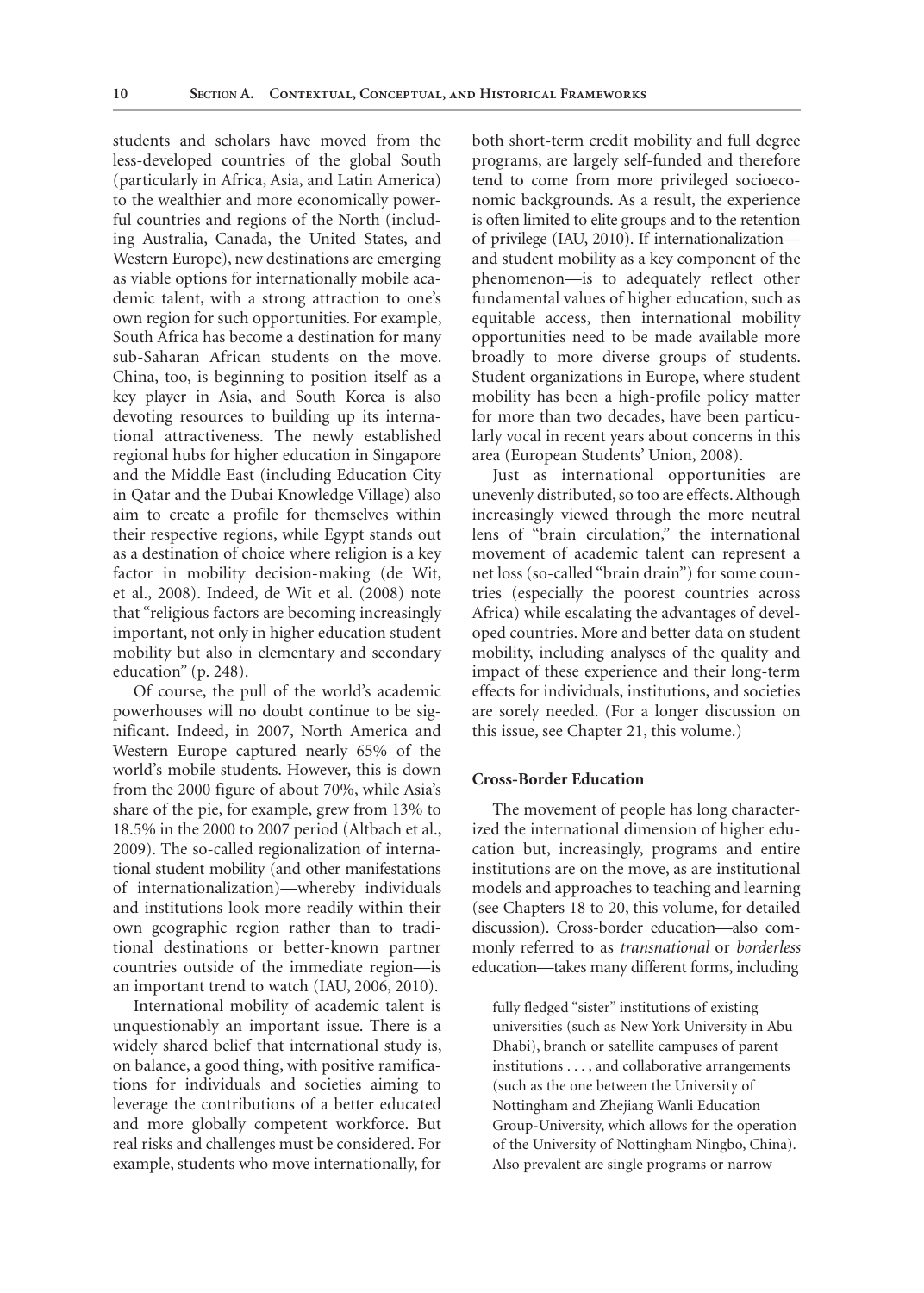fields of study being offered overseas by one institution or jointly by two or more (Altbach et al., p. 25).

Joint and double degree programs, "twinning," and franchise arrangements also figure into this landscape. The international reach of distance learning may also be considered relevant in this context.

Efforts to catalogue a comprehensive list of cross-border programs (including that of Verbik & Merkley, 2006) are hampered by the fact that there are so many different configurations of this phenomenon. There are, however, strong indications that both supply and demand are growing. As mentioned previously, in much of the developing world, demand for higher education is outpacing the ability of domestic suppliers (public or private) to respond. This unmet need represents a real opportunity for foreign providers, many of whom are for-profit entities eager to expand their markets. Even traditional universities see the potential for a return from investing in operations overseas. Benefits sought by these actors include the extension of an international profile and brand, as well as the establishment of a convenient base of operations for study abroad, international research activities for faculty, and cooperation with foreign partner institutions (Verbik & Merkley, 2006).

The potential for problems when crossing national borders is often underestimated, however. On the provider side, foreign institutions may not have an adequate understanding of the cultural and regulatory framework into which they are moving. This can result in unrealistic expectations of partnership dynamics, what can be achieved in the host country, and on what timetable. Decisions to launch a branch campus are frequently based on short-term financial aspirations, often encouraged by subsidies provided by host countries or institutions rather than mission-driven rationales. Objectives should reflect a meaningful and sustainable combination of local needs and foreign provider goals (Knight, 2005; Rumbley & Altbach, 2007). Indeed, major missteps have resulted in significant losses for institutions trying to establish outposts overseas. Examples include Michigan State University, which decided to end its undergraduate programs in Dubai (at a loss of over \$4 million) (Mills, 2010; Swan, 2010), and George Mason University (2009), which pulled out of its

Ras Al Khaimah campus in 2009, just four years after opening its doors there. More dramatically, in 2007, the University of New South Wales (UNSW) reportedly agreed to pay back all of the grants and loans—totaling \$22.4 million—that the Australian university had received from Singapore to launch a branch campus there. UNSW had opened the campus just a few months before the closure was announced (Overland, 2007).

Time and money are clearly key considerations in this discussion, but so are issues of academic quality, academic freedom, and the basic rights of individuals. How does an institution ensure that the quality of its international offerings will be comparable to the home campus, particularly when home campus faculty may be unwilling to relocate overseas? For a research university, can the branch campus offer the same opportunities for research? Are the same principles of academic freedom upheld on both the home and branch campus? Are individuals—for example, women, ethnic and religious minorities, homosexuals, students with special needs—afforded the same rights, protections, and opportunities? These questions shed light on the range of issues that providers and hosts must consider in the cross-border education discussion.

The stakes for host countries in all of this are arguably higher, however. Poorer countries, in particular, and those with nascent or otherwise ineffective regulatory frameworks, can find it exceedingly difficult (if not impossible) to protect the public from low-quality or deceptive educational programming offered by some foreign providers, not to mention outright fraud perpetrated by rogue providers. Meanwhile, imported curricula and teaching methods may not be appropriate or effective in a specific national or cultural context (Teferra, 2008b). Developing economies are keen to train everlarger cohorts of young people to help drive economic development and innovation. But these efforts are undermined if attention is not paid to both the quality and content of the education (Knight, 2005, 2008; Teferra, 2008b).

Cross-border initiatives often disregard local priorities. A foreign provider will typically avoid fields that require large investment in infrastructure such as laboratories or high-tech equipment. The end result is that, while cross-border providers may help to increase higher education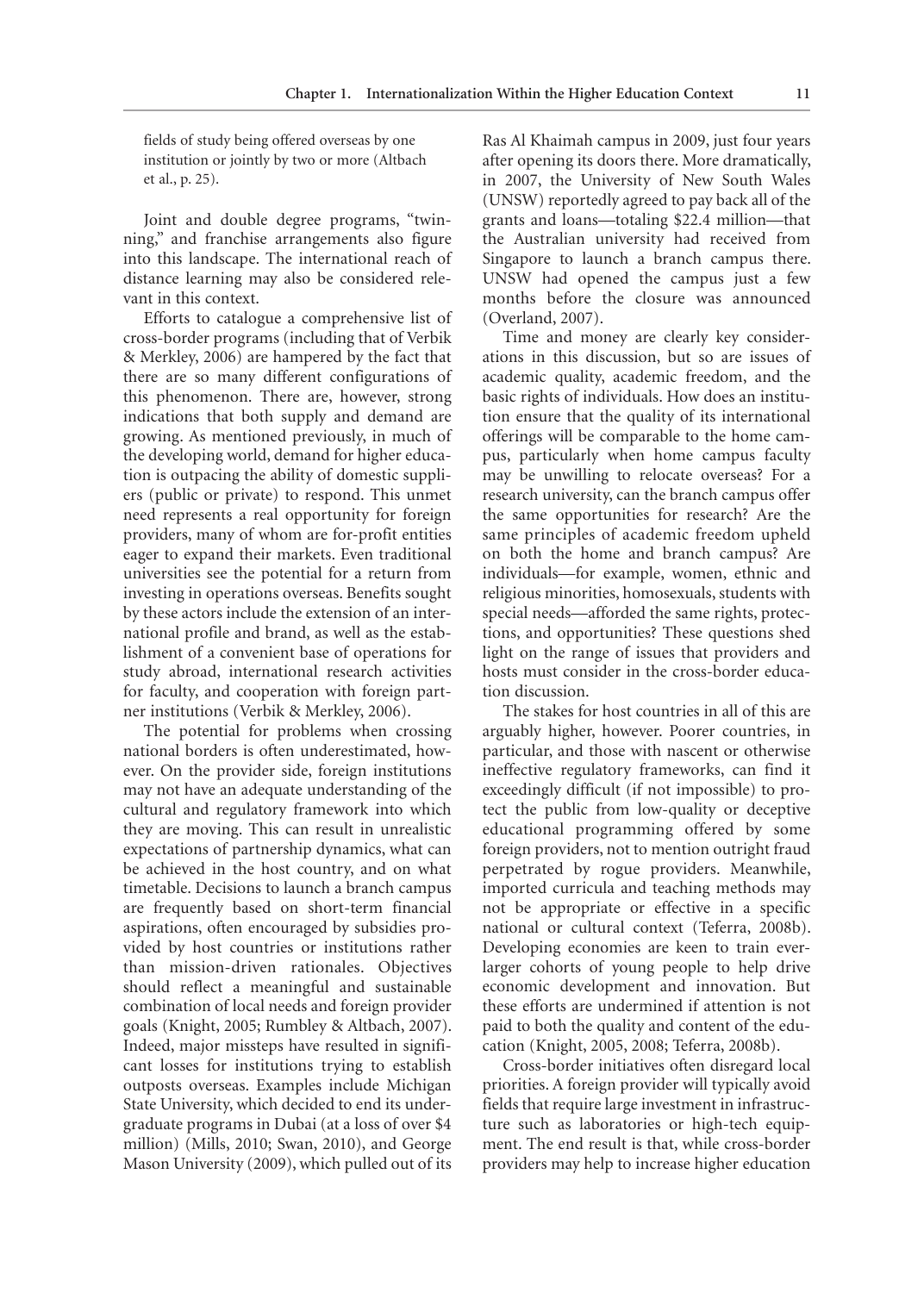enrollment, they may not deliver the training most urgently needed in the host country. Yet, some of the world's most prestigious institutions are participating in cross-border activity. For example, the Weill Cornell Medical College, Cornell University's medical school, operates a campus in Qatar, where it trains physicians and conducts medical research, notably in the areas of "genetic and molecular medicine, women's and children's health, gene therapy, and vaccine development" (Weill Cornell Medical College in Qatar, 2009, p. 1) Other examples include the University of Chicago's Booth School of Business in London, Boston University's longstanding campus in Brussels, and Stanford University's collaboration with the National University of Singapore to deliver an Executive Program in International Management. Cross-border education is generally delivered by much less prestigious institutions.

In addition to programs and institutions, approaches to higher education appear to be moving across borders, as well. For example, from Hong Kong (Rumbley, 2008) to Amsterdam (Rumbley, 2010), there is an emerging interest or, some are careful to specify, "renewed" interest (Rumbley, 2010)—in liberal education for undergraduate students around the world (Peterson, 2011). Many point to the United States as the cradle of this kind of higher education and therefore see this model as an export to other parts of the world. Yale University's initiative to open a liberal arts program in Singapore (in conjunction with the National University of Singapore) and Bard College's initiatives in Russia, Central Asia, and Palestine (Peterson, 2011) may be seen as examples of such developments. Advocates for the current "global migration" of liberal arts (Peterson, 2011, p. 11) argue that they are not opportunistically riding a wave of simple fascination with liberal learning. Rather, they assert that the kind of education provided by liberal arts programs—with attention to multidisciplinarity, the development of students' critical thinking skills, and the overt emphasis on enabling students to "learn how to learn"—is critically important for local and national stakeholders everywhere, where the focus is on building stronger multicultural societies as well as dynamic workforces capable of innovating and adapting to change (Peterson, 2011; Rumbley, 2008, 2010).

# BOX 1.2 A View From Asia

*Yuto Kitamura* Associate Professor, Sophia University (Japan)

Today, the international profile of Asian universities is rising steadily, and the higher education market within Asia is undergoing rapid expansion. Competition among universities is intensifying beyond national borders, and universities from outside Asia are eagerly launching themselves in Asian countries. It must be noted, however, that the region is far too diverse to be described under the one umbrella term, *Asian.* On the one hand, in countries like Japan and South Korea, more than half of the respective age cohort goes on to higher education. On the other hand, in some countries in South and Southeast Asia, higher education enrollments remain low and in single figures. Yet, an overview of the state of higher education in Asian countries alerts us to the fact that a considerable number of issues are common to all countries. The most prominent of these is the strong interest in the internationalization of universities.

Until now, Asian countries tended to send their human resources to North America, Europe, and Australia. Moreover, prestigious universities from those areas have moved to open branch campuses in Asian countries such as Singapore and Malaysia, particularly since the 1990s. Thus, universities in Asia are rapidly undergoing internationalization in an effort not to lose their own students, and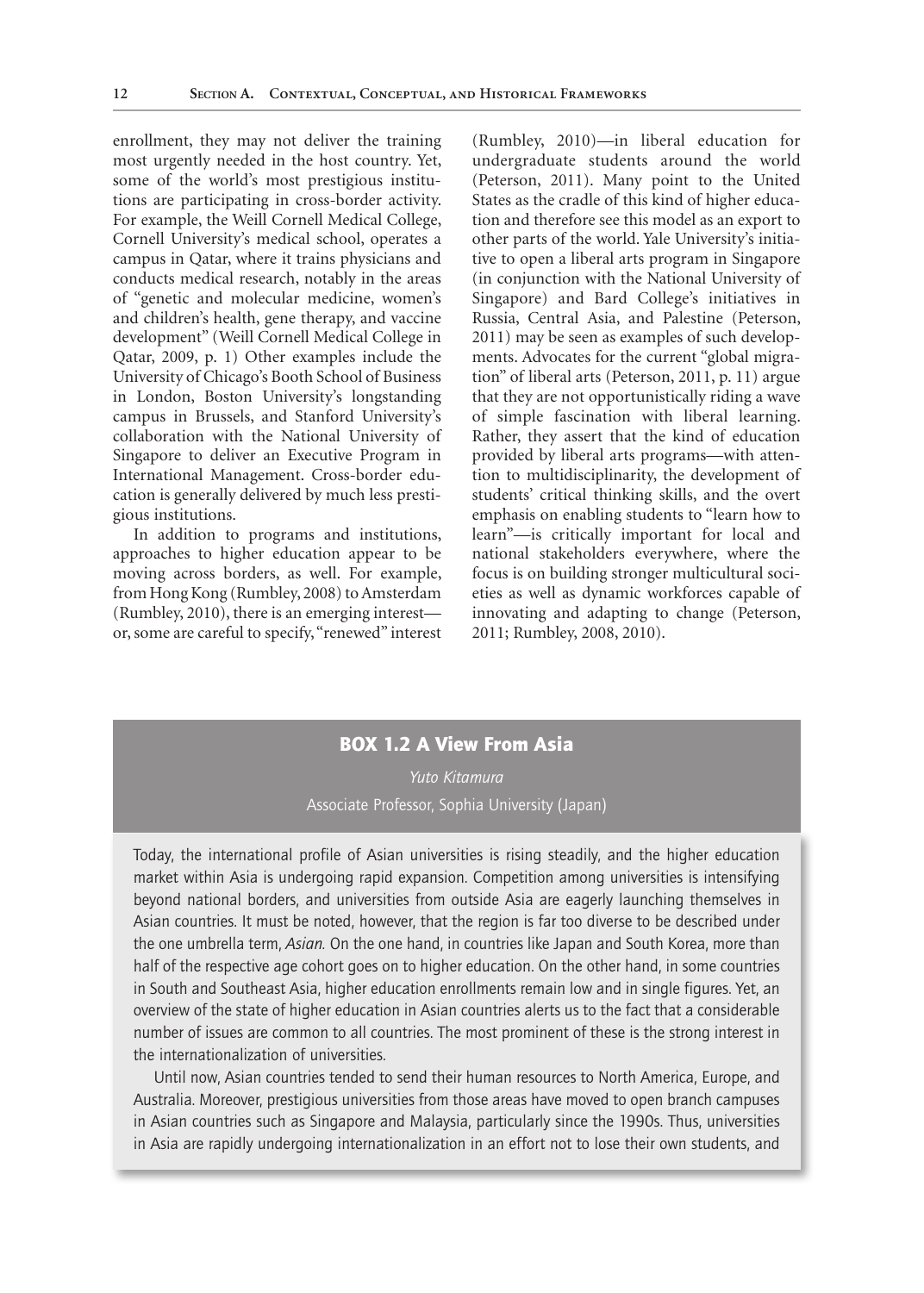students of neighboring countries, to Western universities. Also, the international recruitment of teaching staff and researchers has become easier today, thanks to a flexible employment system being created by such trends as incorporating universities (notably in Japan and Malaysia) and by making universities self-governing (as seen in Thailand and Indonesia).

Asian countries have endorsed these internationalization initiatives. In Japan, for instance, the government in 2010 inaugurated the Global 30 project, aimed at vastly increasing the number of foreign students in the country. To enhance international competitiveness in a knowledge-based economy, governments are also targeting focused support on core research facilities to promote the growth of world-class research centers; Project 211 in China, BrainKorea 21 in South Korea, and the Center of Excellence Program in Japan are relevant examples. In this way, governments are endeavoring to attract excellent researchers regardless of nationality. Furthermore, internationalization of the higher education market in Asia is stimulating regional political networks—for example, the Association of Southeast Asian Nations (ASEAN) and the South Asian Association for Regional Cooperation—to get involved in university issues, thereby speeding up the drive toward regional coordination. The ASEAN University Network is evidence of this trend.

Many Asian countries are working to boost the international competitiveness of their own universities by focusing on quality assurance efforts. But there is huge variation in quality assurance capacity within the region. In Southeast Asia, for example, the countries of Indonesia, Thailand, the Philippines, and Malaysia have already developed or established their own mechanisms for monitoring quality. By contrast, in countries such as Cambodia, Myanmar, and Laos, no adequate progress has been made in the design and implementation of effective quality assurance systems. This intraregional gap is a large obstacle in developing a common framework for quality assurance in Southeast Asia. Therefore, organizations such as the Asia-Pacific Quality Network are assisting those member countries with limited capacity to develop further efforts to enhance quality assurance.

For Asian universities to survive and to develop successfully in the international higher education market of the 21st century, each needs to build its own distinctive university profile while meeting global standards. At the same time, to differentiate themselves from Western universities, they must also delineate distinctive features of universities that clearly reflect the unique and multifaceted character of "Asia."

In spite of very real challenges, and in the face of spirited debate surrounding the appropriateness and viability of specific initiatives, crossborder activities are increasing in number and scope. One of the most interesting developments involves—much like the student mobility trends—a visible increase in South-South movement, although the trend for educational programming to flow North-South still dominates. And while such initiatives are still relatively small in number, the announcement by the Open University of Malaysia that it will soon offer master's programs in Ghana and Vietnam (Observatory on Borderless Higher Education, 2010) is just one example of how emerging actors in this area may change the dimensions of the playing field in coming years. There is, without question, a "sense of opportunity and also of urgency . . . felt by many institutions keen to engage internationally" (Altbach et al., 2009, p. 26). But experience suggests caution in this highly complex and fluid area of international engagement.

#### **World-class Aspirations**

Internationalization is increasingly understood as a transformative phenomenon, moving institutions—and even national and supranational actors—to adjust everything from administrative policies to entire frames of reference. A very tangible example of this development can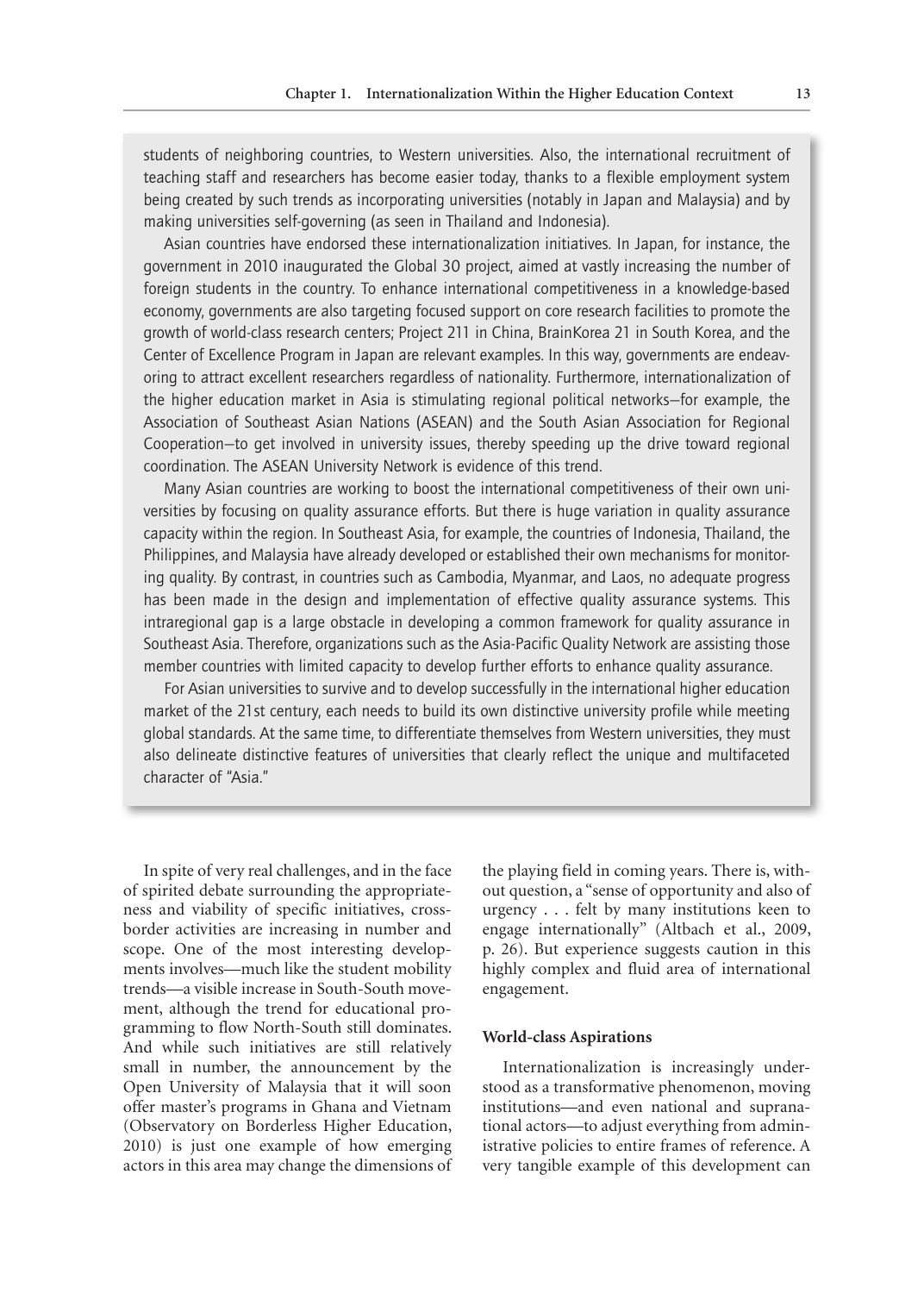be seen in the way that universities around the world are embracing (at least in principle) the notion that their missions and strategic development must incorporate a perspective beyond the local and even the national horizon. The widespread aspiration to world-class status provides especially clear evidence of such developments.

Excellence at a world-class level has become an objective for higher education institutions and systems across the globe (Altbach, 2004; Hazelkorn, 2011; Salmi, 2009). Organized efforts to achieve international recognition for quality higher education can be seen on all continents. The proliferation of international university rankings—from the *Academic Ranking of World Universities* (originally compiled by Shanghai Jiao Tong University in 2003 and now produced by the Shanghai Ranking Consultancy) to the *Ranking Iberoamericano*, released for the first time in 2010 by SCImago Institutions Rankings of Spain—has increased pressure on institutions to measure excellence against subjective, externally defined criteria (Hazelkorn, 2011). Excellence in higher education at the highest levels has arguably always had an international dimension, but today a vast number of institutions choose to benchmark against international standards, whether by competing for spots on a league table (Hazelkorn, 2011) or seeking accreditation by organizations (often in the United States and Europe) perceived to confer prestige (Eaton, 2004; OECD, 2004)

There are many positive aspects to these developments. Indeed, who can argue with the pursuit of excellence? But at a global level, the quest exacerbates the dominance of specific influences and the gaps among the "haves" and "have nots." Responses to the various global ranking efforts are particularly notable for bringing these disparities into stark relief. Hazelkorn (2011) notes that

because rankings use quantification as the basis for determining quality and performance, they privilege older, well-resourced universities, which are highly selective in their recruitment of students and faculty and whose comparative advantages have been accumulated over time (p. 23).

Developing countries, many struggling simply to provide space for all of the university-eligible students in the population, cannot compete equally. Yet—from Nigeria to Sri Lanka to Vietnam—the developing world is also drawn inexorably into the contest for global visibility and prestige (Hazelkorn, 2011). The economically privileged countries of the world, meanwhile, continue to strengthen and expand their knowledge system infrastructures, often at the expense of the developing world, through the recruitment of top talent. In developing and industrialized countries alike, the effort to perform well on the international rankings has, in some cases, concentrated already limited funds on just a small number of privileged institutions or functions—often favoring research over teaching or "fields and units which are likely to be more productive, have faculty who are more prolific especially at the international level, and more likely to trigger (upward) changes in the appropriate indicators" (Hazelkorn, 2011, p. 107). U-Multirank, a project supported by the European Commission, is one example of an effort to move attention away from what are perceived as simplistic and overly subjective approaches to defining excellence. The U-Multirank aims to deliver a "multi-dimensional global university ranking" focused on five key dimensions: teaching and learning, research, knowledge transfer, international orientation, and regional engagement. The goal is to make more transparent and accessible to key stakeholders the "institutional and programmatic diversity" of European higher education, with aspirations to apply this model more globally (U-Multirank, n.d.). It is uncertain if this effort will yield the intended results.

U-Multirank notwithstanding, the quest for excellence at the institutional level, as defined by international rankings and excellence initiatives, is clearly skewed toward research productivity (Altbach, 2011). No one disputes the enormous importance of research or its links to innovation, which in turn can have a powerful effect on economic performance. What is worrisome is that the emphasis on research can eclipse the importance of teaching and other functions in higher education, causing national governments to direct limited resources toward strengthening the research capacity at a small number of institutions. A more broadly conceived notion of excellence that takes into account activities beyond research might yield more meaningful long-term results for more institutions, as well as strengthen *systems* of higher education as a whole. Indeed, aspiring to the development of a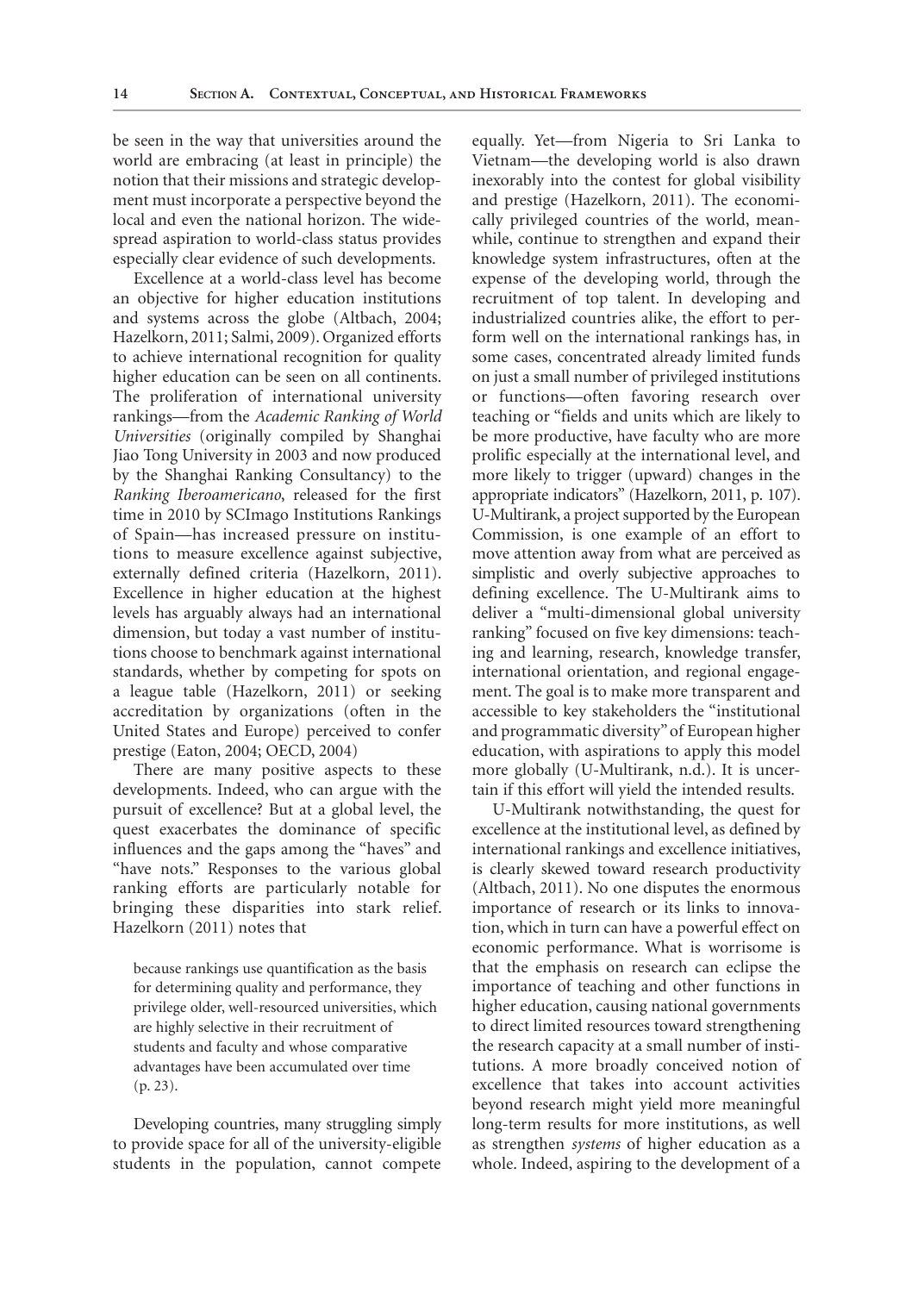world-class system, rather than a select few world-class institutions (Altbach, 2010), is a strategic objective that deserves more emphasis in policy and planning circles.

#### **Educating for Global Engagement**

Working to achieve enhanced visibility on the global stage is not the only way in which internationalization is affecting the priorities and orientations of institutions, which are also looking inward and redefining educational objectives for their students. Striving to produce global competence, or a sense of civic responsibility that extends beyond the local or even national level, is now explicit in the mission and strategic planning documents of countless higher education institutions. In many cases for example, Duke University's 2006 strategic plan—this effort is guided by a framework of understanding with the following orientation:

We operate in an interdependent world where what were once hard and fast borders are now permeable, where individuals are part of an increasingly global community and where problems transcend traditional boundaries. To be citizens of this world, we must be knowledgeable about issues that impact that world, such as global warming, poverty and pandemics, and conflicting cultures and proactive in using that knowledge to make a difference. (Duke University, 2006, as quoted in Childress, 2010, p. 48)

Acting on these laudable aspirations can be challenging, however. First, it can be quite difficult to articulate what terms like global competence and global citizenship actually mean or how these objectives dovetail effectively with more traditional educational objectives (Deardorff, 2009; see Chapters 14 to 17, this volume). In addition, it can be a slow and difficult process to move stakeholders to agree on exactly how the curriculum and co-curriculum should support this work, especially when higher education is under ever-greater public pressure to address so many diverse social responsibilities.

Still, internationalization as it relates to educating human resources for optimal performance in a more global knowledge economy resonates across the spectrum of higher education provision. In some ways, this has been most visible among elite liberal arts institutions and highpowered research universities, but the interest in educating for global engagement is also visible at the level of vocational and technical education. Although typically considered a resource for highly localized education and workforce development needs, the U.S. community college sector and its counterparts in Europe and elsewhere are looking more than ever to incorporate elements of internationalization into their strategic activities. For example, the Bruges Communiqué on Enhanced European Cooperation in Vocational Education and Training (2010) speaks specifically about the need to internationalize the sector in its vision for the period 2011 to 2020, notably through mobility channels. Likewise, the American Association of Community Colleges (AACC) has, since 2006, included references to global engagement in its mission statement, specifically "supporting community colleges to prepare learners to be effective in a global society" and "empowering community colleges to grow as a global force for learning by disseminating information and promoting international partnerships between American community colleges and countries seeking collaborative opportunities" (AACC, 2006).

Ultimately, moving institutions, faculty, staff, and students to see themselves and the work that they do in a larger global context is increasingly necessary in light of 21st-century realities such as economic interdependency, terrorism, and global warming, which cross national boundaries. The real work, however, lies in actually moving institutions beyond rhetoric and the mere recognition of these issues toward meaningful action that balances global and local interests in ways that make sense for individual institutions and their constituents.

#### **English and More English**

Language is a central issue in any discussion of internationalization of the world's higher education institutions and systems. In many parts of the world, the move to conduct research and deliver all or significant parts of educational programming in English is a strategic decision to increase international openness, attractiveness, and competitiveness. There are no definitive data about the extent to which English dominates the academy worldwide, but there is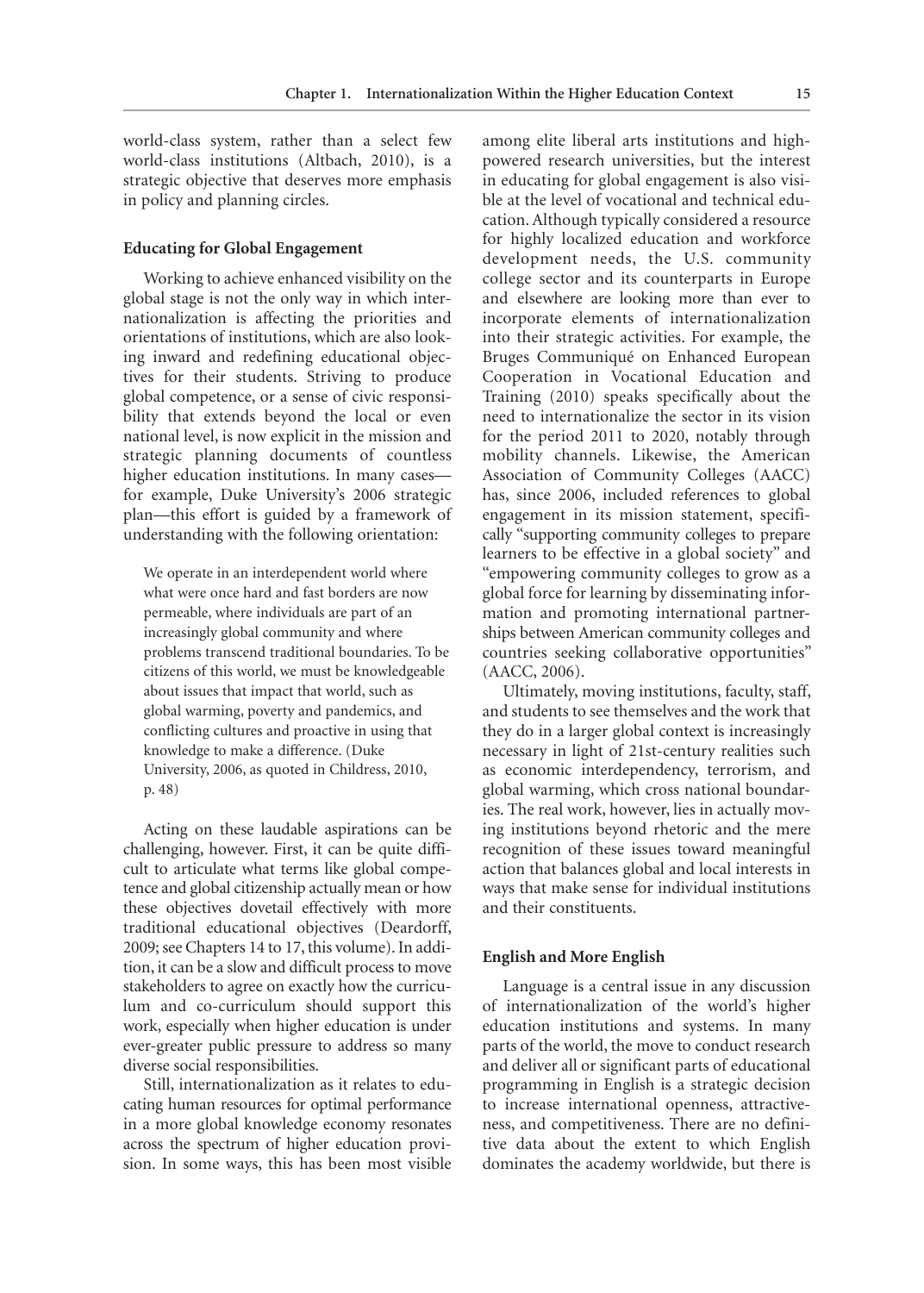a consensus that the movement is far-reaching. Two studies in Europe (Wächter & Maiworm, 2002, 2008) have attempted to analyze the trend of English-taught programs in that context. This work revealed that between 2002 and 2007 the number of English-taught programs more than tripled (from slightly over 700 to almost 2,400). At the same time, such programming is unevenly spread across Europe and "still not a mass phenomenon" (Wächter & Maiworm, 2008, p. 10), and English is unlikely to "take over" (Wächter

& Maiworm, 2008, p. 91) as the language of instruction in Europe, at least in the near future. In the European context, implementation of English-taught programs appears to be a strategic choice to strengthen internationalization efforts by enhancing attractiveness to international students, improving domestic graduates' readiness for employment in a more global or international context, and serving to "sharpen the profile of the institution" (Wächter & Maiworm, 2008, p. 13).

# BOX 1.3 A View From Europe

#### *Irina Ferencz*

#### Policy Officer, Academic Cooperation Association (Belgium)

Home to many of the world's oldest universities, Europe is closely acquainted with internationalization. In fact, one of the core activities of this phenomenon, the international mobility of scholars, has a centuries-long history here. Nevertheless, only during the past two decades has internationalization moved center stage in Europe, gradually appearing at the core of institutional missions, policies, and strategies.

It remains fairly difficult, if not impossible, to talk about internationalization in Europe in generic terms. "Unity in diversity," which has famously described much of the political and economic integration in the framework of the European Union, is equally valid in the sphere of higher education. Indeed "internationalization(s) at different speeds" may be one of the best ways to describe the European context. First, internationalization itself has been defined differently across the European higher education community—in some cases as the institutional response to the pervasive forces of globalization, in others as the very counterpart to globalization. Furthermore, European countries and the nearly 4,000 institutions of higher education there find themselves at various stages of internationalization, having initiated these efforts at different moments in time and with different resources at hand. Countries like the United Kingdom, Germany, France, and the Nordic countries are among the trendsetters in internationalization in Europe and beyond, while many other European countries are only beginning to get their feet wet in this area.

What unites most European higher education institutions is their strong interest in acquiring or enhancing their (unique) international profile and reputation, but there has been some uniformity and joint action. The Bologna Process and the initiatives of the European Union, with its mobility programs (like Erasmus and Erasmus Mundus), have fostered enormous interest in international student (and staff) mobility. The guiding principle here has been that more mobility is both a positive and necessary development. European states have been encouraged to cooperate with other European counterparts in a range of international activities, particularly in terms of mobility and creating joint and double degrees. The trend has also been to foster a friendly yet competitive approach with the rest of the world.

Support for internationalization activities has also penetrated the nation-level policy discourse. The governments of several European countries have had strategies for internationalization in place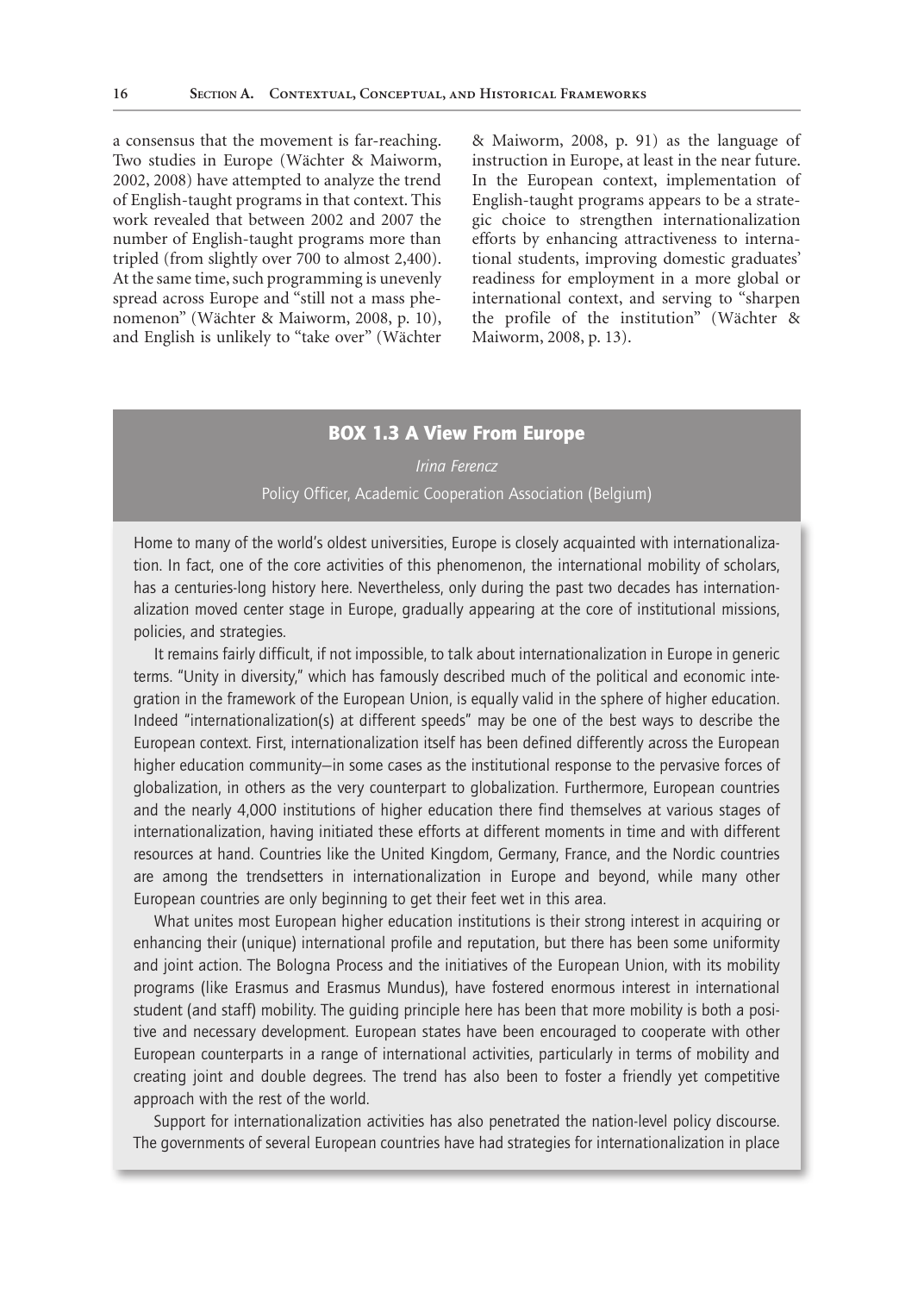for years now. In ideal cases, such policies are also in tune with institutional strategies in the country. National agencies for internationalization like the DAAD (Germany), the British Council (the United Kingdom), CampusFrance, or Nuffic (the Netherlands) play a crucial role in these efforts, and there is a growing tendency to develop such national-level actors across Europe. Mutual learning is in full swing in this area. For example, websites of the type "Study in . . ." have already become widespread, and so has the presence of European actors at promotional fairs and similar events around the world.

Europe currently enjoys a positive global profile. It hosts about half of the world's mobile student population and has managed to preserve this market share over the past decade, despite growing competition and the multiplication of study destinations worldwide. Yet, there are clear national differences here, as well; about two thirds of all foreign students in Europe study in just three countries – the United Kingdom, Germany, and France. European students who study abroad tend to choose other European countries and only occasionally opt to study outside of Europe.

Many European countries are now shifting from *more* internationalization to *better* internationalization, for example, seeking to attract the best and brightest students from abroad, to forge strategic partnerships and alliances, and to measure and assure the quality of international activities. Concerns about the unintended consequences of internationalization are also on the rise, in relation to such issues as brain drain, monolingualism (English as the *lingua franca*), and the impact of internationalization indicators on public funding of institutions. Continuing to internationalize with the same level of enthusiasm will require European higher education institutions to deal effectively and creatively with these challenges.

In other parts of the world, however, English has arguably taken over, and more by necessity than by choice. In Ethiopia, for example, English is the official language of instruction in universities (although not of primary or secondary education). This policy has been considered critically important to Ethiopia's highly ambitious plan to expand the enrollment capacity and quality of its postsecondary system. A great deal of foreign aid and expertise has been invested to this end, with English serving as the lingua franca of this engagement. Given that so much of the world's global knowledge economy turns on communication in English, there is some merit to this development in Ethiopia, but there are also serious drawbacks. Many Ethiopian students and faculty are simply not operating effectively in English, putting them at a disadvantage for both teaching and learning. Furthermore, if the aim of the country's massive push to upgrade its national higher education system is to address key Ethiopian challenges of poverty, food insecurity, unemployment, environmental degradation, public health problems, and the like—does the widespread use of a

non-native language (often supported by curricula and materials from abroad) contribute effectively to the understanding of local problems or the cultivation of local solutions?

From a more general standpoint, de Wit (2011) has singled out teaching in English as the first of nine fundamental misconceptions about internationalization, all of which in some way reflect a situation where the means to achieve internationalization have evolved into goals in and of themselves and in the process have lost much, if not all, of their meaning. In the case of English usage, it can also lead to a series of unintended consequences and "absurd situations" that devalue internationalization and reduce educational quality (de Wit, 2011, p. 6).

How and to what extent to incorporate English—or other dominant languages, for that matter—into the higher education enterprise is under discussion in countless countries and institutions across the globe. It provides an especially vivid example of the complex considerations involved for many institutions when it comes to formulating rational approaches to "glocal" action; that is, how best to take into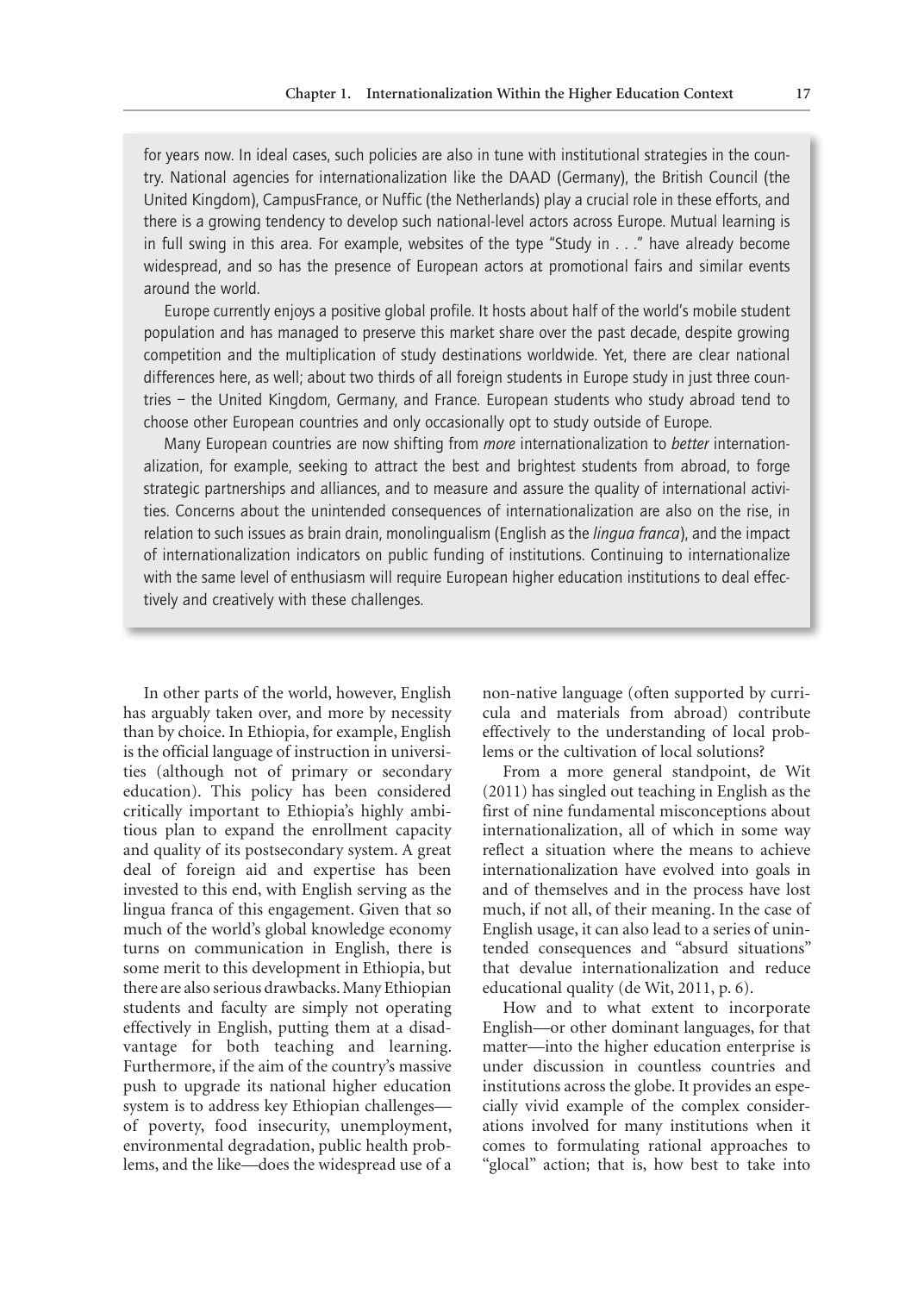account broad international perspectives and concerns as well as more immediate local needs and issues?

#### **Cooperative Networking**

Another notable aspect of internationalization today is the pervasiveness of regional and cross-border networking in higher education at institutional and national levels. Perhaps the most obvious manifestation of this kind of engagement has been the Bologna Process, an intergovernmental agreement now involving nearly 50 countries that has facilitated the effort to build a European Higher Education Area (EHEA).

The EHEA aspires to "a common, Europe-wide framework of understanding around tertiary education and lifelong learning, with significant cross-border intelligibility of degrees and qualifications, and a high level of quality, attractiveness, and competitiveness on a global scale" (Altbach et al., 2009, p. 28; Bologna Declaration, 1999). The Bologna Process has attracted the interest of higher education leaders and policymakers in many corners of the world, and has served as a key point of reference for other regions (see Chapter 5, this volume). Indeed, cooperative networking and the focus on regionalization appear to be strongly correlated, as seen in initiatives such as ENLACES in Latin America and the Caribbean (UNESCO-IESALC, 2008); the establishment of the African Network for Internationalization of Education (Teferra & Knight, 2008); the African Union Harmonization Strategy, now under development; discussions among Association of South East Asian Nations (ASEAN) members to work more collaboratively in Asia (English.news.cn, 2010); and the Catania Declaration (2006), which aims to bring more than a dozen countries that border the Mediterranean Sea into closer contact through greater "comparability and readability of higher education systems" (Catania Declaration, 2006, p. 2).

International cooperation in higher education is also seen through the countless institutional and professional organizations that have proliferated in recent years and purposefully incorporate an international focus into their membership and activities. Student networks, university and rectors' conferences, administrators' and practitioners' associations, scholarly networks, and quality assurance and accreditation bodies all figure into this discussion (Schneller, Lungu, & Wächter, 2009). It is not surprising that NAFSA, originally established in the United States in 1948 as the National Association of Foreign Student Advisors, kept the acronym by which it is best known but changed the name of the organization in 1990 to the Association of International Educators to better reflect the scope of its international membership, which has swelled to more than 10,000.

International organizations with a wide range of profiles are also understood to be playing ever more important roles in higher education policy, planning, and development (Bassett & Maldonado-Maldonado, 2009). Key actors in this area include OECD, UNESCO, the World Bank, and the World Trade Organization. In addition, private philanthropic organizations such as the Carnegie Corporation and the Ford, MacArthur, and Rockefeller foundations—as well as government aid agencies (notably, although certainly not exclusively, from northern Europe) have contributed heavily to initiatives focused on higher education, particularly in Africa. The involvement of these organizations in the higher education enterprise, particularly in the developing world, has been the subject of much critique. However, they must also be recognized for an array of positive contributions when it comes to pooling significant resources in support of higher education and drawing attention to the needs of less-developed countries when it comes to tertiary education development and sustainability.

Meanwhile, international cooperation in research also has become increasingly common and important, involving national agreements, institutional arrangements, and the activity of countless individual researchers. Central to this trend has been the rising sense that the most cutting-edge research (particularly in the high-stakes STEM fields of science, technology, engineering, and mathematics) can be most effectively achieved when leveraging the expertise of strong international teams. This is a function of both the complexity of this kind of research—which may demand top minds in several different disciplines, all of whom are unlikely to be at the same institution or even in the same country and the cost of highly technical, often long-term research projects, which cannot realistically be borne by one institution or country. Reductions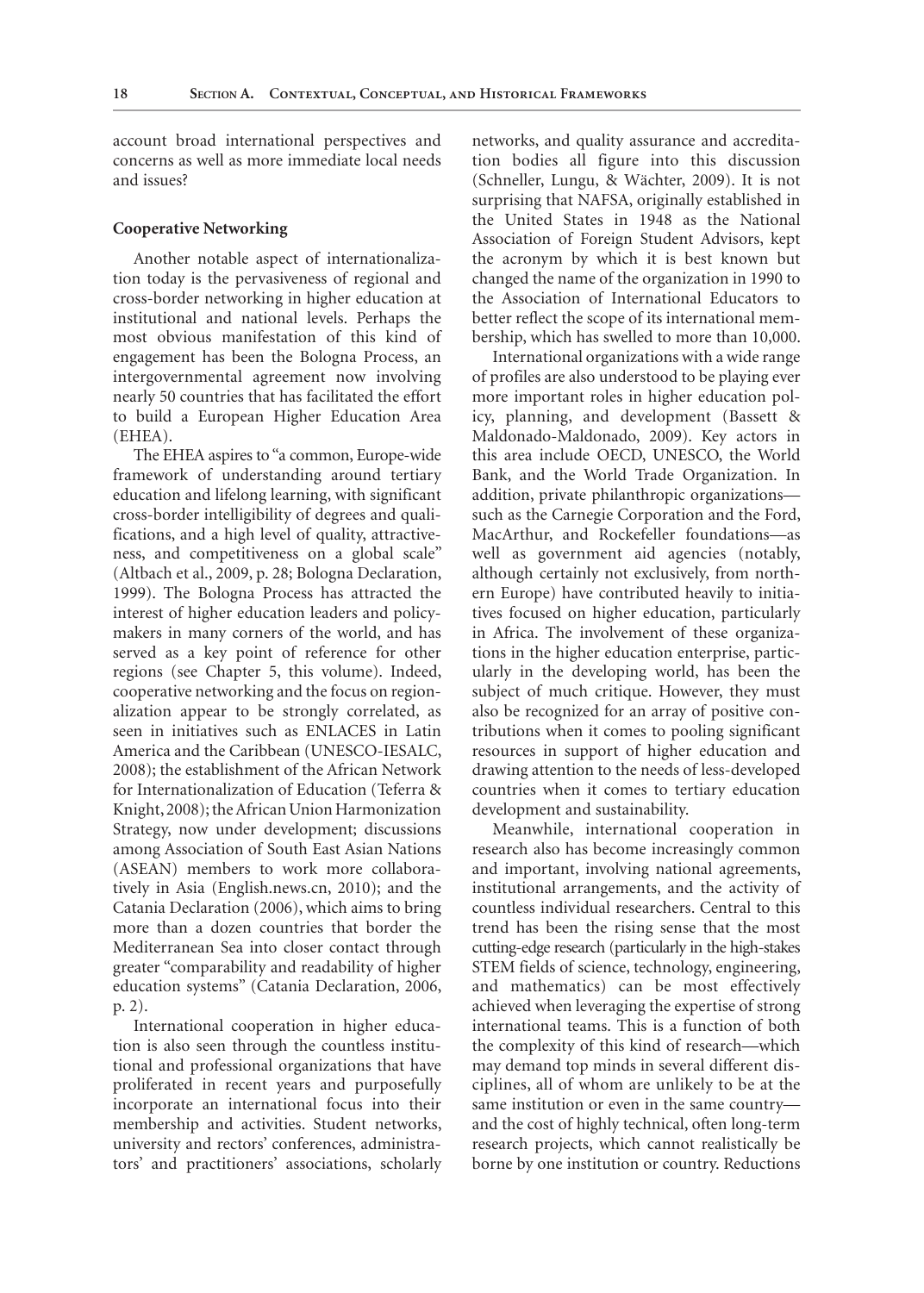in international travel costs and innovations in digital communications arguably have also served to smooth the way for more international research activity. In a 2007 report commissioned by the United Kingdom's Office of Science and Innovation, the authors noted dramatic growth in the volume of collaborative papers during the 10 years from 1995 to 2005. In absolute volume of collaborative papers, increases varied from 30% for France to 50% for the United Kingdom and more than 100% for China (Adams, Gurney, & Marshall, 2007). Many of the most compelling research issues of the day are understood to be borderless, international, or even global, in their origins and effects, adding another powerful incentive for international academic collaboration.

Networking, although practical and beneficial, also presents risks and challenges. Networks can be highly elite, keen to draw in members with the best resources to share. This can make it highly difficult for stakeholders from the world's fledgling higher education systems or more poorly resourced institutions to participate or to benefit from their output. If "different" (and, notably, less affluent and influential) partners are not involved—at any level—in such cooperative activities, the agendas and discourse of these networks and partnerships may not effectively incorporate the perspectives of importance to these already marginalized stakeholders (see Chapter 9, this volume, for further discussion on partnerships). For example, some observers have raised frequent questions about who is driving the agenda for higher education development in Africa—international donors or local stakeholders (Teferra, 2008a). The prominent use of English as the language of international cooperation in higher education (research-oriented or otherwise) is another example of how the process of international engagement skews perspective, priorities, and activities toward the more powerful partners.

#### **International Competition**

While cooperation has become a hallmark of internationalization today, so has competition. The international rankings are an obvious manifestation of this trend, as are the aforementioned efforts to attract top academic talent from around the world in the race to generate the highest levels of marketable new knowledge.

Competitive advantage brings with it prestige, influence, and greater access to funding; this plays out not only at the institutional level, but also within national higher education systems, and even at the supranational level.

Many higher education institutions today aggressively leverage their international profile as a way to stand out in an increasingly crowded marketplace of postsecondary possibilities. Most often, this involves highlighting the international dimension on institutional websites and in other promotional materials, making sure that potential students and other stakeholders are aware of the institution's work in this area. Although hardly considered groundbreaking today, the emphasis on internationalization as a unique element of the institution is a significant departure from the way that colleges and universities presented themselves 15 or even 10 years ago. Meanwhile, a very small but increasingly visible set of institutions is taking this idea further by aiming to position themselves as fundamentally global, ostensibly for innovative academic purposes but also with the aim of increasing competitive advantage. Not surprisingly the list of institutions that now include *international* in their name is growing. More substantive initiatives to strengthen international profiles and enhance cachet are also on the rise. There are a considerable number of examples, but New York University Abu Dhabi stands out as an especially vivid case in point, touted as an extraordinary experiment in international education, but also openly acknowledged by NYU president, John Sexton, as an effort to outmaneuver other highly prestigious universities in the high-stakes race for international excellence and recognition (Krieger, 2008).

National education systems are also in competition with one another, even while they may be cooperating. National governments actively pursue internationalization goals for competitive purposes that relate to excellence in research, technological innovation, economic strength, and relevance. *World-class* is a term that pervades much of this discourse. In a clear maneuver to establish world-class institutions, a wide range of countries have launched excellence initiatives in recent years. These efforts are overwhelmingly government-sponsored and focus heavily on strengthening the work of existing or emerging institutions through competitive funding schemes. They also support the recruitment and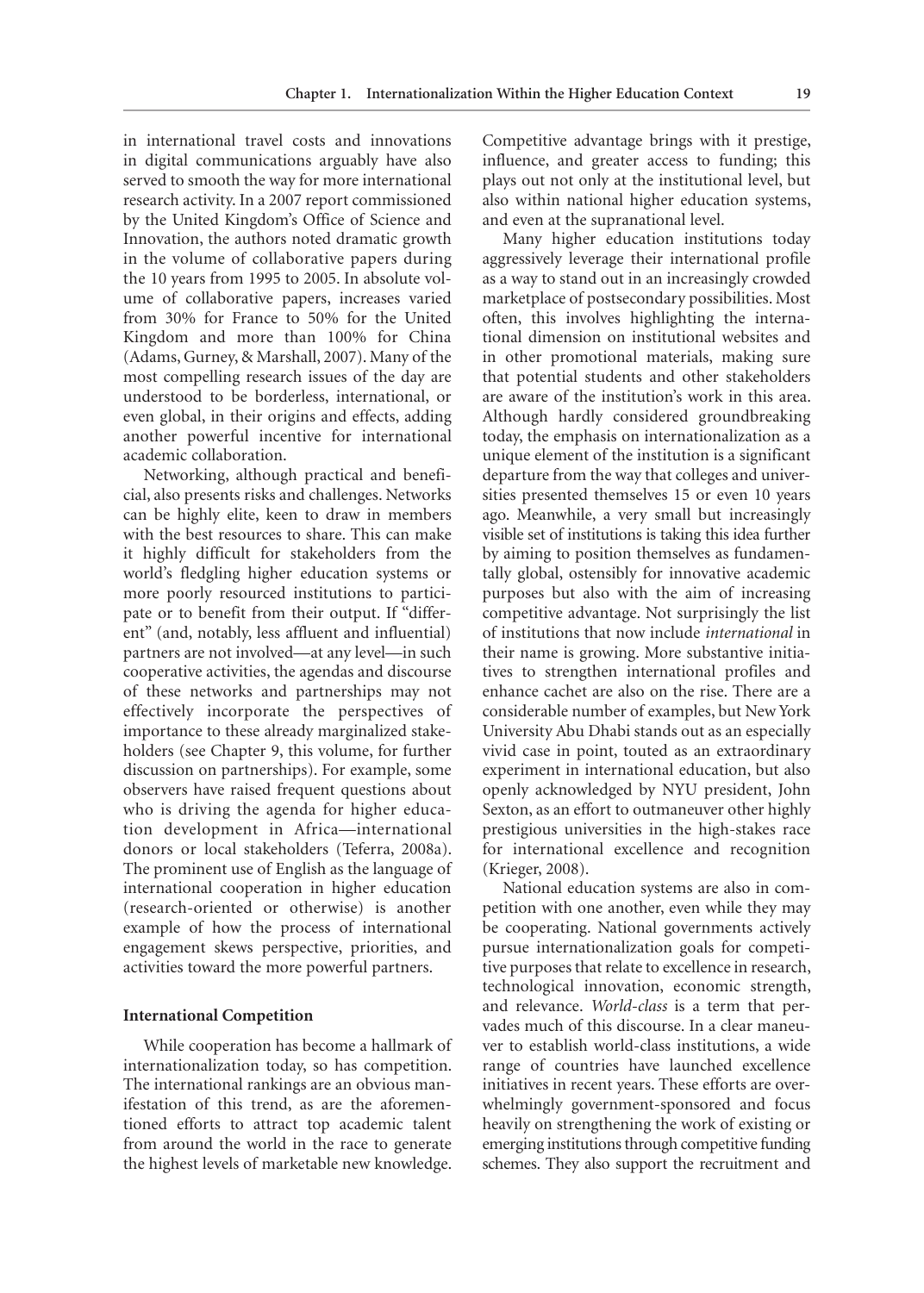retention of top academic talent. Examples of these initiatives include China's 211 and 985 programs, Denmark's Investment Capital for University Research effort, Brain Korea 21, and Spain's Network for International Campuses of Excellence (Behrenbeck, 2010). In all cases, the benchmarks for excellence are clearly international, in the sense that success is to some degree measured on a global scale.

Finally, competition as a consequence of internationalization can also be seen at the supranational level. Europe offers perhaps the best example of this kind of region-wide thinking, which was succinctly captured in the language of the European Union's so-called Lisbon Strategy of 2000. This called for Europe "to become the most competitive and dynamic knowledge-based economy in the world" (European Council, 2000), in no small part through a process of strengthening various aspects of the European higher education and research landscape. By all accounts, the Lisbon Strategy fell short of many of its stated goals, but the new European Union (EU) policy that replaced it, known as ET 2020, continues to advocate for support of knowledge, training,

and innovation activities within higher education (and through lifelong learning) that serve to strengthen Europe from within and maintain its dynamic position of leadership in the fastmoving global knowledge economy. Meanwhile, the Bologna Process is also concerned with the question of Europe's ability to compete globally in higher education. An evolving Bologna external working group has for several years been exploring a number of questions related to the promotion and marketing of European higher education to the world beyond Europe. And indeed some tangible efforts have been made to achieve a European brand and facilitate a central portal for access to information on and contacts within European higher education. Still, none of these coordinated activities has gained much traction. A lack of strong European-level leadership in this area may be one reason for this limited success. The size and diversity of European higher education also defies easy generalizations; first and foremost, Bologna signatory countries must attend to their own national issues and objectives, over and above the questions of joint European promotion and marketing of the higher education sector.

# BOX 1.4 A View From Latin America

*Alma Maldonado-Maldonado* Researcher, Centro de Investigaciones Avanzadas (Mexico)

Latin America is more a cultural category than a geographical one. Most definitions include only Spanish- and Portuguese-speaking countries. Although there are French-speaking countries in the region, it is less common for them to be included under the Latin American umbrella. Besides language, other characteristics that define this group of countries are common historical experiences (colonialism and independence), cultural elements, and economic and political developments. Nevertheless, Latin America has many differences of geography, race, and size. We should therefore be cautious in considering Latin America as a single monolithic region.

One of the most striking characteristics of Latin American higher education institutions is their sense of identity. This derives from a number of sociohistorical events, such as the reform movement that took place in Córdoba, Argentina, in 1918 and subsequent student and intellectual movements. By then, building a regional identity was a key aspect of the agenda. Currently, the central issues for Latin American higher education relate to competition, the relevance of the private sector, and accreditation and quality assurance, all with significant international dimensions. Internationalization itself is evident in three key areas: student mobility, cross-border education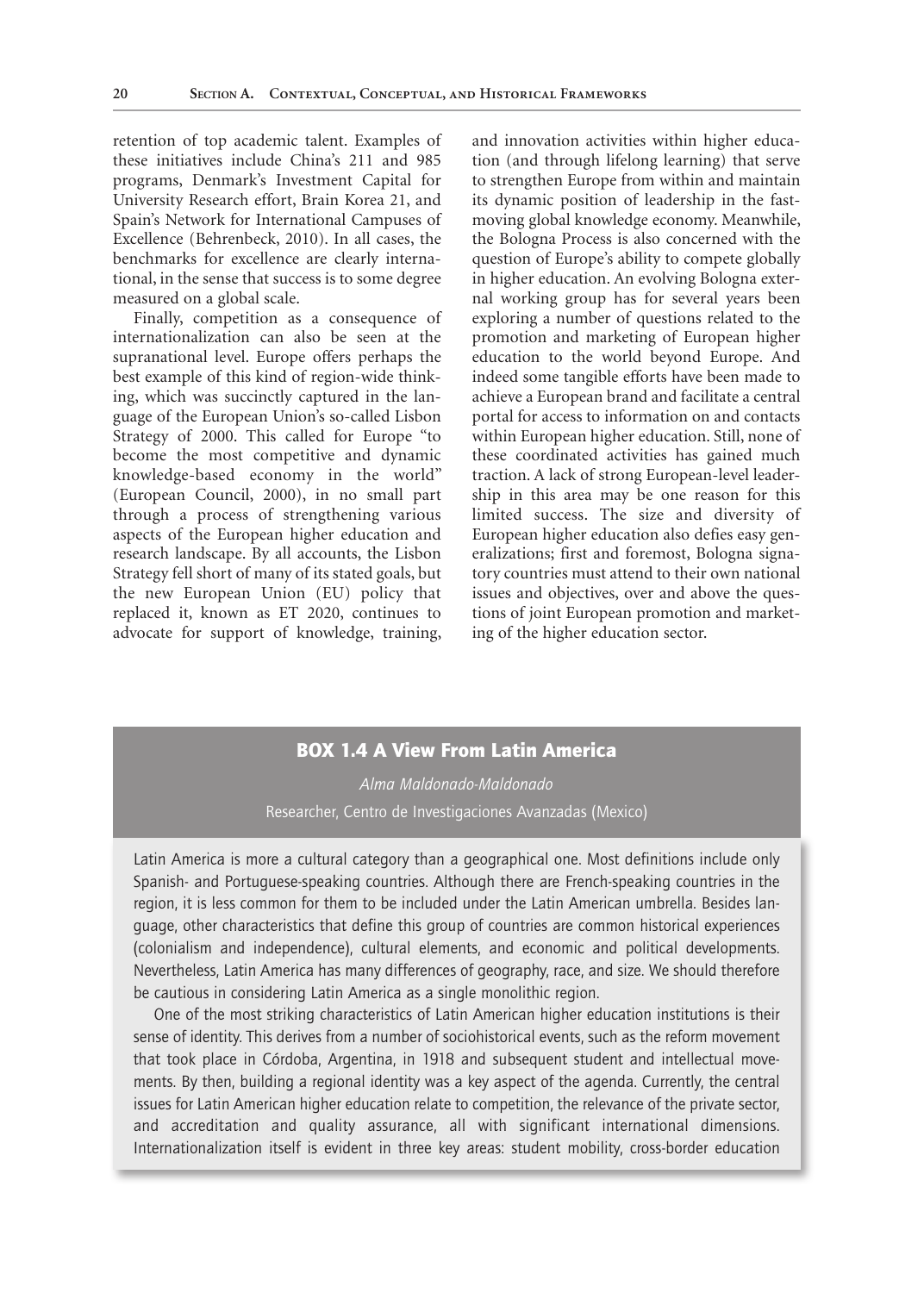activities, and network building and collaboration. These speak to great potential in the region but are also very real challenges.

In terms of student mobility, the region faces an asymmetric situation with respect to developed countries. A great many Latin American students go abroad, compared to the far lower number of international students who study in Latin America (with the exception of Cuba, the largest recipient of international students in the region). Unfortunately, this issue is connected to brain drain. There is also an imbalance regarding degree seeking and non-degree seeking students: The region receives more of the latter than of the former.

Meanwhile, international providers of higher education services are more and more aware of the potential Latin American market. The national public and private sectors seem insufficient to satisfy demand, encouraging new providers to focus on the region. For instance, Laureate International Universities have bought at least 23 universities in Latin America (it also owns 18 in Europe, 4 in Asia, 2 in Australia and 4 in the United States), and the Apollo group is present in Chile and Mexico. On the other hand, very few Latin American programs are competitive at the global level. Although some question the reliability of global rankings, they provide an indication of the international standing of higher education systems and institutions. It is not a surprise that very few Latin American universities are included in the three most important global rankings. Only six universities from Brazil and one each from Argentina, Chile, and Mexico appear among the top 400 in the Shanghai Jiao Tong university ranking. Only one (from Mexico) appears in the top 200 of the Times Higher Education ranking, and just nine Latin American universities (three from Brazil and two each from Argentina, Chile, and Mexico) appear among the top 400 in the *U.S. News & World Report* standings*,* the most recent global ranking.

Finally, in the area of establishing collaborative arrangements and building networks, most Latin American higher education institutions are signing interinstitutional agreements with as many universities as they can, but the effectiveness of this practice has been questioned. There are also attempts to collaborate regionally: for example, the Network of Macro-universities of Latin America and the Caribbean, whose purpose is to connect the largest universities of the region; the *Universia* network whose goal is to create a Hispanic-American space of socially responsible knowledge; and the Tuning project, which is looking to apply the Tuning methodology used to harmonize European higher education to the Latin American region.

Overall, the main challenge for Latin American higher education institutions seems to be that of moving toward deeper engagement with the knowledge-based economy, instead of remaining at the more traditional level of just "becoming more international" (via such mechanisms as the promotion of academic mobility, participation of cross-border providers, and inter-university collaborations and networks). It is fair to say that, even in these areas, the region lags far behind the world leaders. Catching up will require Latin American institutions to begin by enhancing regional links with a medium- to long-term vision that considers the ways these institutions will transcend traditional internationalization to participate more actively in the knowledge based-economy.

Internationalization reflects new kinds of competition within higher education today, particularly at the higher levels of the prestige hierarchy. Competition often encourages innovation and excellence, yet all nations and institutions risk getting caught up in the powerful forces of international competition without carefully

considering what outcomes are truly desirable and achievable.

#### **Commercialization**

An element of internationalization that is not much researched but is beginning to receive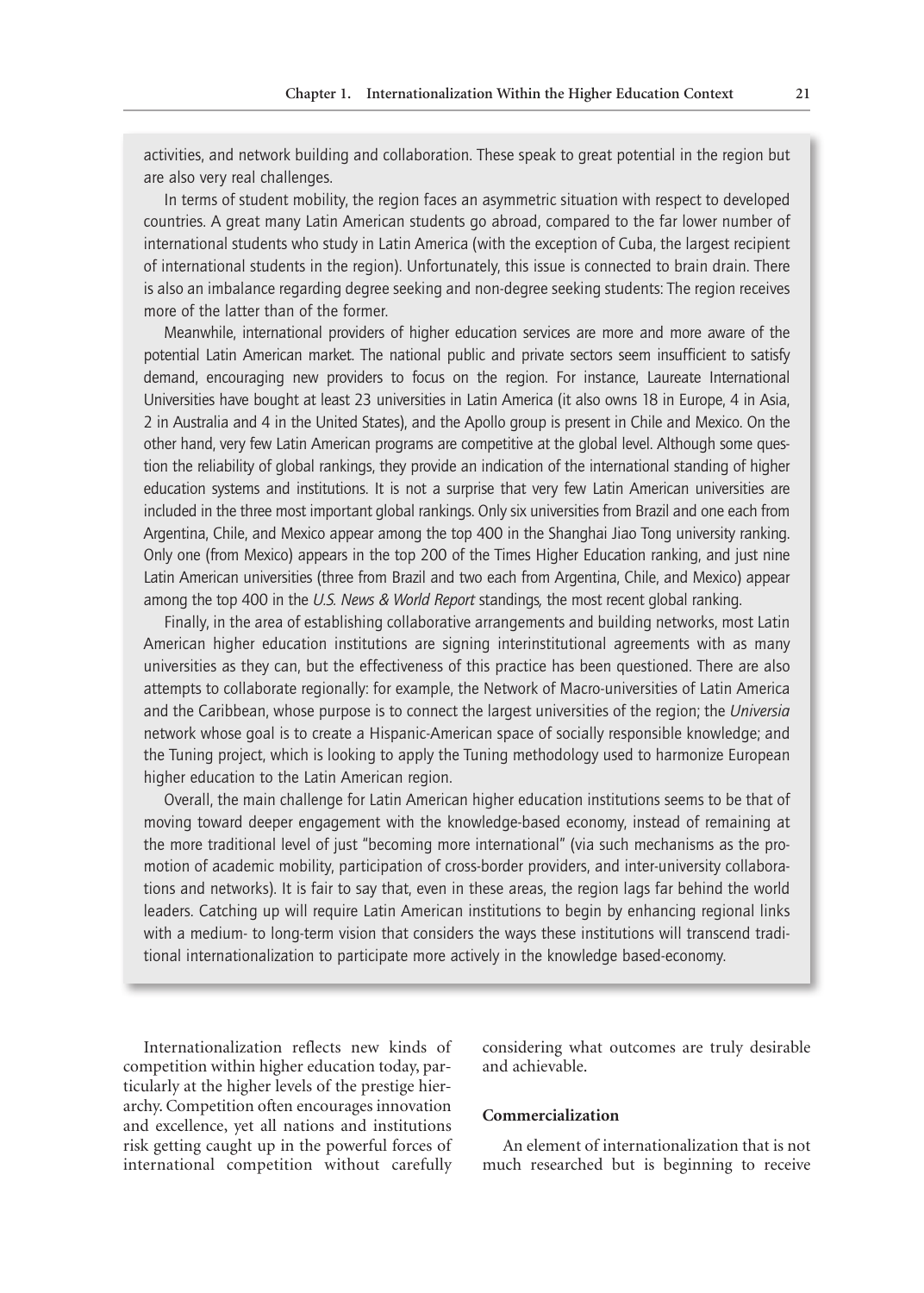greater attention is the growing commercialization of international higher education initiatives. For quite some time, many universities (and some countries) have seen internationalization as an important source of revenue. Major receiving countries of international students—such as Australia, the United Kingdom, and the United States— have quantified the earnings gained when higher education is assessed as an export activity, and some strategies acknowledge international initiatives as a means of earning income to compensate for funding deficits. Recruiting students from abroad, establishing branch campuses, and implementing other initiatives are strategies often intended to earn revenue for the sponsoring institutions, even when these institutions are considered to be nonprofit.

There is also a rapidly growing for-profit higher education industry involved in a range of services including establishing new universities, recruiting students, providing language training (mainly in English), and preparing students for testing. Many of these for-profit enterprises are multinational, with activities in numerous countries. Some of the highest-profile actors in this sphere are Laureate Education (formerly Sylvan Learning Systems), Kaplan, Inc., and the Apollo Group (the parent company of the University of Phoenix) (Altbach & Knight, 2010). In addition, an illicit international market offers fake degrees and other questionable higher education services.

While the profit motive has always been an unmistakable part of the internationalization landscape, it seems to be growing in size and scope. At a global level, there remains the unresolved issue of the General Agreement on Trade in Services (GATS) of the World Trade Organization (WTO). While the specifics of GATS are not explored here, it is important to recognize that higher education is now discussed in a free trade context "as a commodity to be freely traded internationally." Another topic of debate is the idea that higher education is a private good rather than a public responsibility. Altogether, these "powerful economic references place higher education in the domain of an international market and promote the view that commercial forces have a legitimate place in higher education" (Altbach & Knight, 2010, p. 120).

The diverse rationales for internationalization may draw heavily from such issues as educational quality, intellectual relevance, and institutional

strengthening, but they are not likely to be divorced from commercial potential, which is increasingly salient. The global monetary value of international higher education is difficult to assess, but it is arguably substantial, given that foreign students are estimated to have contributed \$18.8 billion to the U.S. economy alone during the 2009–2010 academic year (NAFSA, 2010). The standard warning of *caveat emptor* applies in this discussion, however. Indeed, business and education are not always easy partners. The 2010 U.S. congressional investigations into improprieties among for-profit postsecondary education providers called into question motives and practices among this group that can easily be extrapolated to an international higher education context. In the same year, all distance education providers in Ethiopia were shut down in an effort to restrain what the government believed to be poor educational provision by private institutions. This is another dramatic indication of the tensions between commercial and noncommercial interests in different higher education contexts.

# **"So What?" A Few Practical Implications for Senior Administrators**

Twentieth-century American inventor and businessman Charles Kettering is credited with having said, "You can be sincere and still be stupid." This pithy insight, if a little blunt, does capture an important aspect of the challenges facing senior higher education administrators today with regard to internationalization: Believing in it is not enough. Indeed, institutional leaders and managers may be deeply convinced of the relevance of internationalization, but for such beliefs to achieve meaningful and sustainable results, an informed vision and tangible resources are necessary as well. Internationalization may be effectively implemented, cultivated, refined, and sustained in many ways, and each institution needs to think carefully about the extent and the direction that this development will take. Some institutions will opt for a highly centralized approach, while others will work to embed internationalization more broadly across the institution. However, in terms of crafting the unifying vision and marshalling the resources necessary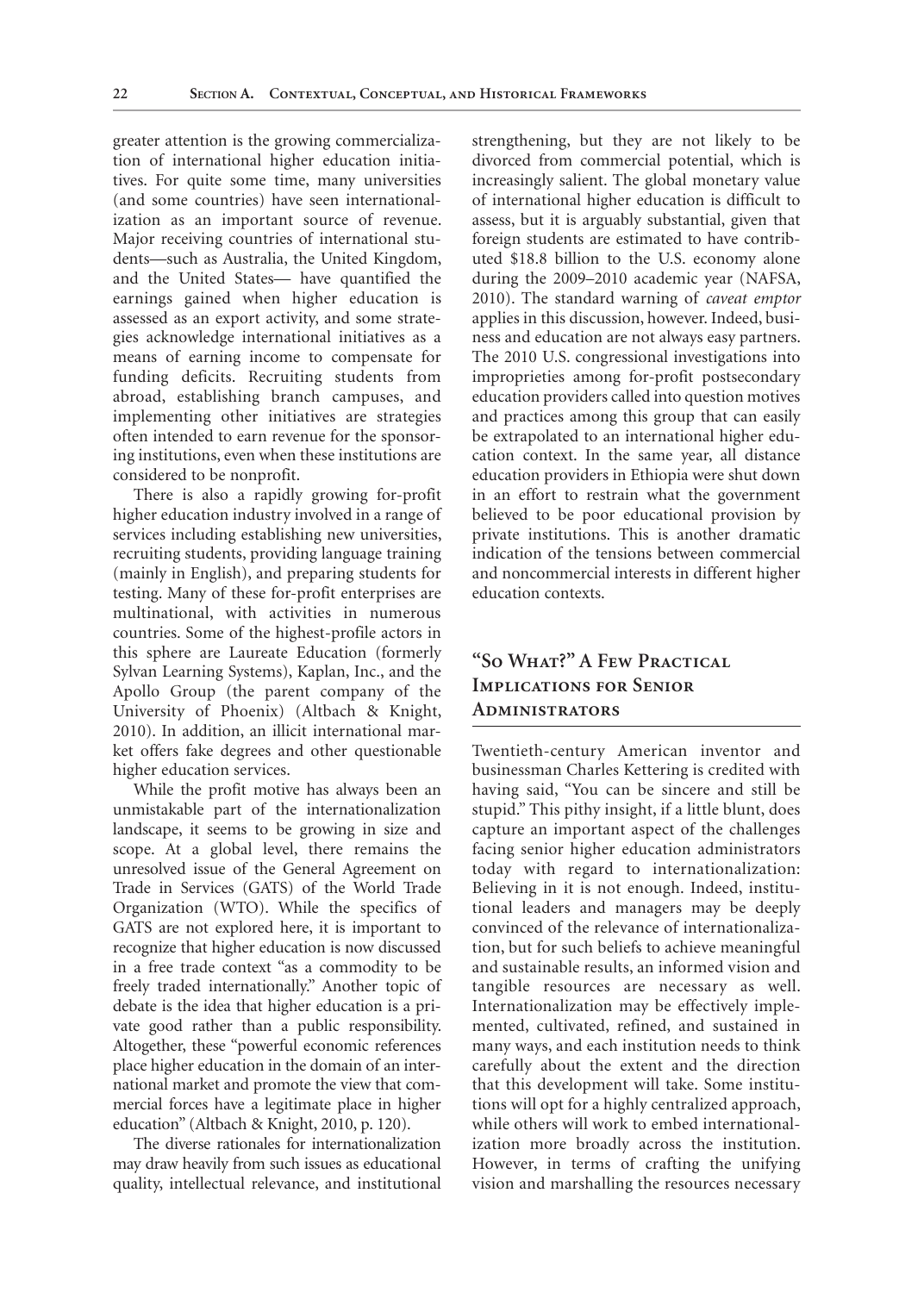to move substantively toward the realization of their vision, most higher education institutions will benefit from having at least one internationalization advocate situated at or near the top of the decision-making hierarchy. This increases the likelihood that the international agenda will be visible internally and externally, and puts internationalization on a par with the other core activities and initiatives of the institution. (See Chapters 7 and 8, this volume, for further discussion.)

In conjunction with the appropriate designation of leadership for internationalization, the international agenda requires "care and feeding" in the form of resources—financial, human, and intellectual. The most effectively internationalized institutions—no matter how that label may be defined—steer funding, staffing, creative energy, and expertise explicitly toward the achievement of results, whether the goals include attracting international students and scholars, developing innovative new program offerings, providing students with opportunities to learn abroad, or supporting inter-institutional partnerships.

This kind of commitment does not and cannot take place devoid of context. There is a daily (if not hourly) barrage of new information circulating about internationalization in higher education. In addition, a host of new issues emerge regularly in social, political, and economic spheres that may have a direct effect on the ways that institutions can and must think about their international profiles and agendas. To address this, senior administrators in this field today must have a coherent strategy for information management. Ideally, this should involve a balance between access to the most vital and relevant news of the day and exposure to additional sources of information that provide deeper analysis and varied perspectives that take into account long-term implications.

The fast-moving world of internationalization also requires clear thinking. The pace of new developments is dizzying, and the pressure to act or be left behind seems more intense than ever before. The international agendas that seem to survive the test of time and achieve long-lasting impacts are those that are squarely rooted in the missions of the actors involved. Quality, (mission) coherence, and sustainability are three fundamentally important elements that should be at the core of

institutional planning and decision-making with regard to internationalization.

#### **Conclusion**

Internationalization represents a phenomenon of interest to an extraordinarily broad crosssection of higher education institutions in all parts of the world. This is a notable development (particularly) of the last two decades. From a relatively marginal position on the agendas of institutions, nations, and international organizations, internationalization has acquired a significant profile at the highest levels of policymaking and institutional leadership in many corners of the world. This has been driven by a very real sense of the opportunities and imperatives inherent in the phenomenon. The perception is that much can be gained by attending to the international dimension, while real opportunities may be forfeited by failing to advance or engage with this agenda.

To be sure, the potential to bring about positive change through internationalization in such areas as relevance, quality, and even prestige is quite exciting. All signs point to the fact that it makes little (if any) sense for institutions to opt out of international engagement altogether. Indeed, internationalization is affecting what, how, where, and from whom students learn; how higher education institutions and systems conceive of their missions and roles; how research is carried out and disseminated; and how fundamental paradigms of cooperation and competition in higher education are understood and elaborated.

But there are real risks and challenges associated with these developments. Central among these are the fundamental mismatch (costly in both the short and long-term) that can occur between international aspirations, local needs, and institutional resources; the very real potential for poor planning and execution of misguided internationalization strategies; the risk of further cleavages between wealthier and poorer individuals, institutions, and countries, all approaching internationalization on an inherently uneven playing field; and (sadly) new opportunities for corruption and exploitation.

The complex and shifting landscape of internationalization, along with the speed with which new developments present themselves in the current context, makes managing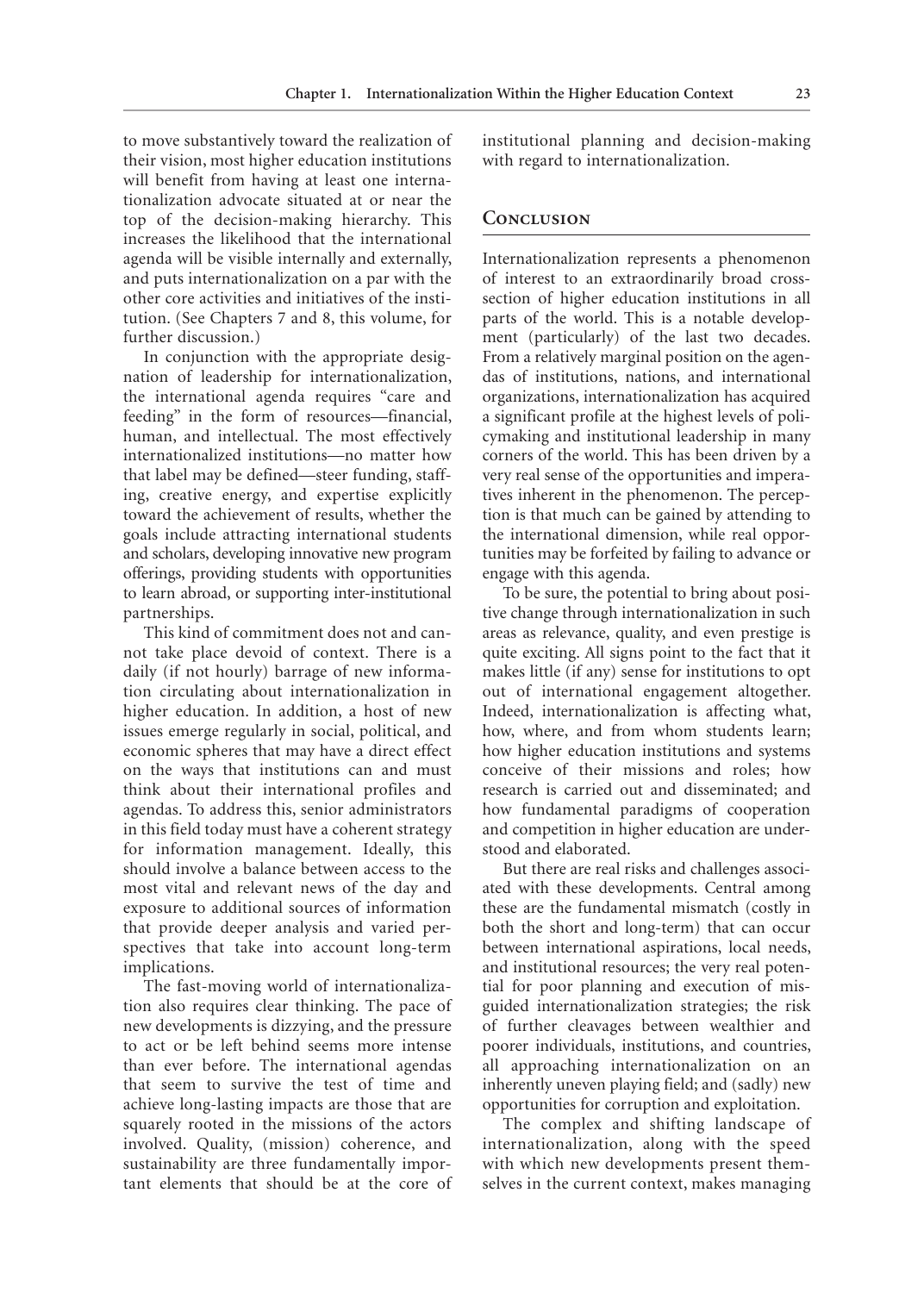internationalization strategies (and their practical components) extremely challenging. Perhaps even more difficult is the process of articulating a clear hierarchy of interests to guide efforts in this area in a coherent fashion. Presented with a world of opportunities but only limited resources, this is a most daunting task. Making informed and creative choices about internationalization—with a clear sense of the interplay between risks and benefits, opportunities and imperatives, obstacles and resources—requires unique skills and talents, real vision, and sustained commitment.

#### **References**

- *ACA Newsletter: Education Europe*. (2010, November). Russian "megagrants" generate excitement, criticism. Retrieved from http:// www.aca-secretariat.be/index.php?id=29&tx \_smfacanewsletter\_pi1[nl\_uid]=70&tx\_sm facanewsletter\_pi1[uid]=2292&tx\_smfaca newsletter\_pi1[backPid]=50&cHash=9500ff359 5892deb062eb9195481dfa4
- Adams, J., Gurney, K., & Marshall, S. (2007). *Patterns of international collaboration for the UK and leading partners.* Leeds, England: Evidence, Ltd. Retrieved from http://image.guardian.co.uk/ sys-files/Education/documents/2007/07/13/ OSICollaborationSummaryRepo.pdf
- Altbach, P. G. (2004). The cost and benefits of world-class universities. *Academe, 90*  (January-February). Retrieved from http:// www.aaup.org/aaup/pubsres/academe/2004/jf/ feat/altb.htm
- Altbach, P. G. (2006). Globalization and the university: Realities in an unequal world. In J. J. F. Forest & P. G. Altbach (Eds*.*), *International handbook of higher education*  (Vol I, pp. 121–140). Dordrecht, The Netherlands: Springer.
- Altbach, P. G. (2007). The imperial tongue: English as the dominating academic language. *International Higher Education, 49*(Fall), 2–4.
- Altbach, P. G. (2010, October 15). World-class universities and their undergrowth: The systemic link. Paper delivered at *World-class: The brave new world of global higher education and research*. The Academic Cooperation Association European Policy Seminar No. 26, Brussels, Belgium.
- Altbach, P. G. (2011). Rankings season is here. *International Higher Education, 62*(Winter), 2–5.
- Altbach, P. G., & Knight, J. (2010). Higher education's landscape of internationalization: Motivations and realities. In P. G. Altbach (Ed.),

*Leadership for world-class universities: Challenges for developing countries* (pp. 117–137). Chestnut Hill, MA: Center for International Higher Education.

- Altbach, P. G., Reisberg, L., & Rumbley, L. E. (2009). *Trends in global higher education: Tracking an academic revolution*. Paris: UNESCO.
- American Association of Community Colleges. (2006). Mission statement. Retrieved from http://www.aacc.nche.edu/About/Pages/ mission.aspx
- Bassett, R. M., & Maldonado-Maldonado, A. (Eds.). (2009). *International organizations and higher education policy: Thinking globally, acting locally?* New York: Routledge.
- Behrenbeck, S. (2010, May 16–18). Attracting researchers: Initiatives for excellence. Presentation at *Brains on the move: Gains and losses from student mobility and academic migration.* The Annual Conference of the Academic Cooperation Association, Córdoba, Spain, 2010.
- Böhm, A., Davis, D., Meares, D, & Peace, D. (2002). *Global student mobility 2025: Forecasts of the global demand for international higher education*. Sidney: IDP Education Australia.
- Böhm, A., Follari, M., Hewett, A., Jones, S., Kemp, N., Meares, D., Pearce, D., & Van Cauter, K. (2004). *Vision 2020. Forecasting international student mobility: A UK perspective.* London: British Council.
- Bologna Declaration of 19 June 1999. (1999). Retrieved from http://www.bologna-bergen 2005.no/Docs/00-Main\_doc/990719 BOLOGNA\_DECLARATION.PDF
- Bruges Communiqué on Enhanced European Cooperation in Vocational Education and Training. (2010). Retrieved from http://ec .europa.eu/education/lifelong-learning-policy/ doc/vocational/bruges\_en.pdf
- Bruneforth, M. (2010 May 16–18). The mobility of students: Where they come from and where they go. Presentation at *Brains on the move. Gains and losses from student mobility and academic migration.* The Annual Conference of the Academic Cooperation Association, Córdoba, Spain.
- Catania Declaration: Euro-Mediterranean Area of Higher Education and Research. (2006). Retrieved from http://www.miur.it/ UserFiles/2209.pdf
- Childress, L. (2010). *The twenty-first century university: Developing faculty engagement in internationalization.* New York: Peter Lang.
- Deardorff, D. K. (Ed.). (2009). *The Sage handbook of intercultural competence.* Thousand Oaks, CA: Sage.
- *Deutsche Welle*. (2009, March 23). More ethnic Turks becoming German citizens, study shows.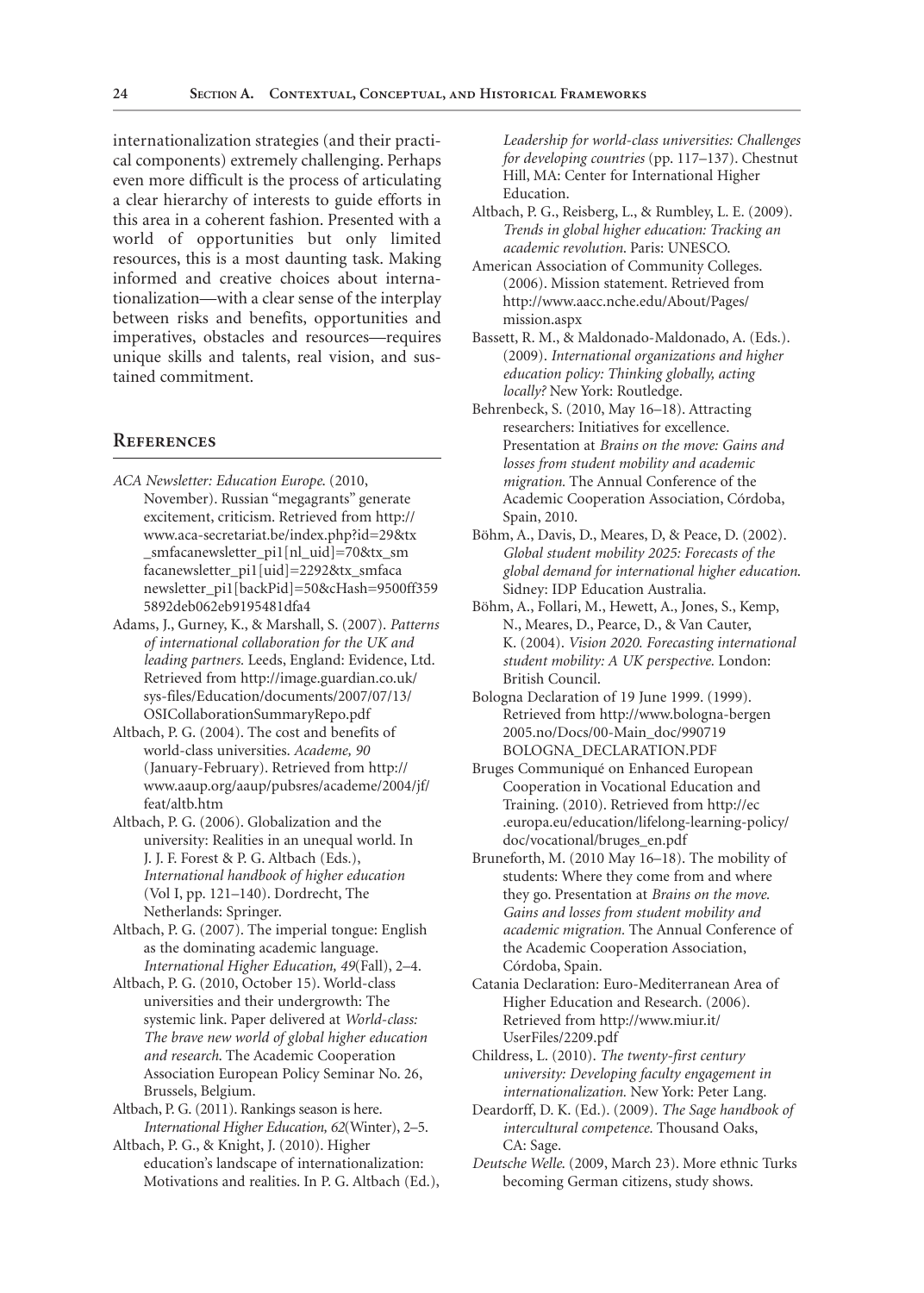Retrieved from http://www.dw-world.de/dw/ article/0,,4121209,0.0.html

- de Wit, H. (2011). Internationalization of higher education: Nine misconceptions. *International Higher Education, 34*(Summer), 6–7.
- de Wit, H,. Agarwal, P., Said, M. E., Sehoole, M. T., & Sirozi, M. (Eds.). (2008). *The dynamics of international student circulation in a global context.* Rotterdam, The Netherlands: Sense Publishers.
- Eaton, J. S. (2004). Accreditation and recognition of qualifications in higher education: The United States. In *Quality and recognition in higher education: The cross-border challenge* (pp. 63–74). Paris: OECD.
- English.news.cn. (2010, August 3). *Chinese state councilor proposes integrated education with ASEAN countries.* Retrieved from http://news .xinhuanet.com/english2010/ china/2010-08/03/c\_13428618.htm
- European Council. (2000, March 23–24). Presidency conclusions. Lisbon European Council. Retrieved from http://www.europarl.eu.int/ summits/lis1\_en.htm
- European Students' Union. (2008, May). *Policy paper "mobility."* Retrieved from http://www.esib.org/ index.php/documents/policy-papers/ 336-policy-paper-qmobilityq
- George Mason University. (2009, July 15). *Ras Al Khaimah campus in the United Arab Emirates.* Retrieved from http://rak.gmu.edu/
- Gibson, J., & McKenzie, D. (2011). *Eight questions about brain drain* (World Bank Policy Research Working Paper 5668). Retrieved from http://www-wds. worldbank.org/external/default/WDSContent Server/WDSP/IB/2011/05/24/000158349\_2011052 4155759/Rendered/PDF/WPS5668.pdf
- Hazelkorn, E. (2011). *Rankings and the reshaping of higher education: The battle for world-class excellence.* London: Palgrave MacMillan.
- International Association of Universities (IAU). (2003). *Internationalization of higher education: Practices and priorities.* Paris: Author.
- International Association of Universities (IAU). (2006). *Internationalization of higher education: New directions, new challenges.* Paris: Author.
- International Association of Universities (IAU). (2010). Internationalization of higher *education: Global trends, regional perspectives.* Paris: Author.
- Kelo, M., Teichler, U., & Wächter, B. (2006). *EURODATA: Student mobility in European higher education.* Bonn: Lemmens.
- Klasek, C. B., (Ed.). (1992), *Bridges to the future: Strategies for internationalizing higher education.*  Carbondale, IL: Association of International Education Administrators.
- Knight, J. (2003). Updating the definition of internationalization. *International Higher Education, 33*(Fall), 2–3.
- Knight, J. (2005). Cross-border education: Not just students on the move. *International Higher Education, 41*(Fall), 2–3.
- Knight, J. (2008). The internationalization of higher education: Complexities and realities. In D. Teferra & J. Knight, J. (Eds.), *Higher education in Africa: The international dimension* (pp. 1–43). Chestnut Hill, MA, and Accra, Ghana: Boston College Center for International Higher Education & Association of African Universities.
- Knight, J. (2011). Education hubs: A fad, a brand, an innovation? *Journal of Studies in International Education, 15*, 221–240.
- Krieger, Z. (2008, April 13). The emir of NYU. *New York.* Retrieved from http://nymag.com/news/ features/46000/
- Leuven/Louvain-la-Neuve Ministerial Communiqué. (28-29 April 2009). *The Bologna Process 2020: The European Higher Education Area in the new decade.* Communiqué of the Conference of European Ministers Responsible for Higher Education. Retrieved from http://www .europeunit.ac.uk/sites/europe\_unit2/bologna \_process/decision\_making/leuven\_louvain\_la \_neuve\_2009.cfm
- Maslen, G. (2008, November 23). Southeast Asia: Bold plan to duplicate Bologna. *University World News,* 0054. Retrieved from http://www .universityworldnews.com/article. php?story=20081120154941889
- Mills, A. (2010, July 6). Low enrollment led Michigan State U. to cancel most programs in Dubai. *Chronicle of Higher Education*. Retrieved from http://chronicle.com/article/Low-Enrollment-Led-Michigan/66151/
- NAFSA. (2009). *The economic benefits of international education to the United States for the 2008–2009 academic year: A statistical analysis.* Retrieved from http://nafsa.org/\_/ File/\_/eis2010/usa.pdf
- National Association for College Admission Counseling. (2011, July). *Statement on Incentive-Based Compensation for International Student Recruitment Approved by NACAC Board of Directors*. Retrieved from http://www .nacacnet.org/AboutNACAC/Policies/ Documents/BoardApprovedStatement.pdf
- Observatory on Borderless Higher Education. (2010, February 1). *Spreading its wings: The Open University Malaysia is venturing out into Ghana and Vietnam*. Retrieved from http://www.obhe .ac.uk/documents/view\_details?id=805
- Office of the Prime Minister of Canada. (2010, July 6). Backgrounder: Banting postdoctoral fellowships. Retrieved from http://pm.gc.ca/ eng/media.asp?id=3531
- O'Hara, S. (2009, May). Vital and overlooked: The role of faculty in internationalizing U.S. campuses.